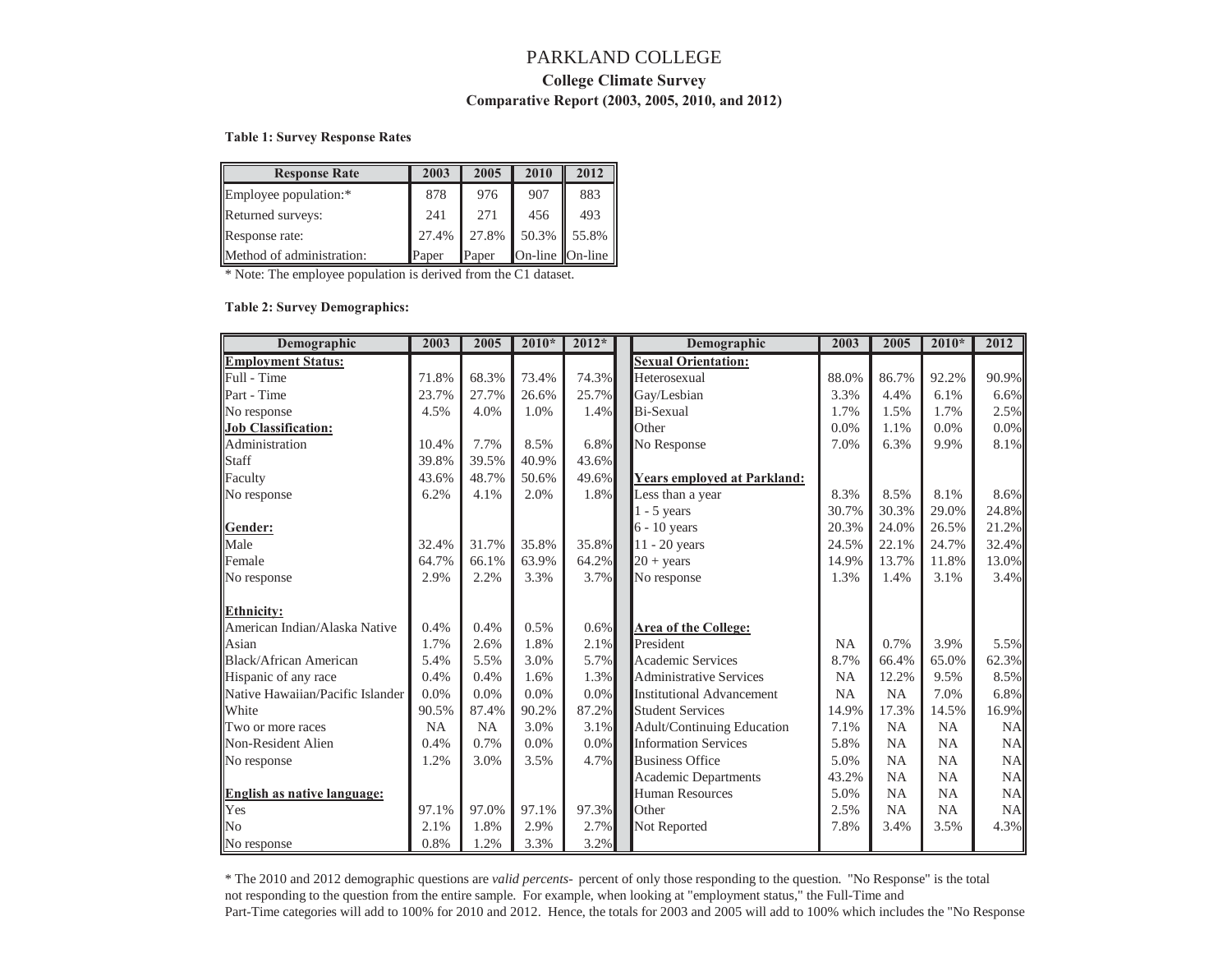### **Table 3: Please rate your level of importance with each of the following:**

| Level of IMPORTANCE with each of the<br>following:          |     | 2003                         |                  |     | 2005                         |                  |     | 2010                         |                  |     | 2012                         |                  |
|-------------------------------------------------------------|-----|------------------------------|------------------|-----|------------------------------|------------------|-----|------------------------------|------------------|-----|------------------------------|------------------|
| Presence of other faculty, staff, and administrators<br>who | N   | Very Important/<br>Important | Not<br>Important | N   | Very Important/<br>Important | Not<br>Important | N   | Very Important/<br>Important | Not<br>Important | N   | Very Important/<br>Important | Not<br>Important |
| are of various racial/ethnic groups.                        | 233 | 79.4%                        | 20.6%            | 262 | 75.7%                        | 24.3%            | 432 | 69.0%                        | 31.0%            | 469 | 72.9%                        | 27.1%            |
| are women.                                                  | 233 | 78.5%                        | 21.5%            | 261 | 77.8%                        | 22.2%            | 431 | 68.4%                        | 31.6%            | 466 | 68.5%                        | 31.5%            |
| are men.                                                    | 232 | 75.9%                        | 24.1%            | 259 | 74.9%                        | 25.1%            | 426 | 62.9%                        | 37.1%            | 463 | 64.8%                        | 35.2%            |
| are physically different or have disabilities.              | 231 | 69.3%                        | 30.7%            | 260 | 65.8%                        | 34.2%            | 432 | 60.2%                        | 39.8%            | 465 | 62.8%                        | 37.2%            |
| have different religious affiliations.                      | 229 | 51.1%                        | 48.9%            | 260 | 53.1%                        | 46.9%            | 432 | 45.6%                        | 54.4%            | 465 | 46.0%                        | 54.0%            |
| have different sexual orientations.                         | 232 | 44.4%                        | 55.6%            | 259 | 49.0%                        | 51.0%            | 430 | 43.7%                        | 56.3%            | 463 | 43.8%                        | 56.2%            |

## **Table 4: Please rate your level of satisfaction with each of the following:**

| <b>Level of SATISFACTION</b><br>with each of the following: |     |            | 2003          |             |                             |     |            | 2005          |             |                      |     |                        | 2010          |                    |                             |     |                   | 2012          |             |                             |
|-------------------------------------------------------------|-----|------------|---------------|-------------|-----------------------------|-----|------------|---------------|-------------|----------------------|-----|------------------------|---------------|--------------------|-----------------------------|-----|-------------------|---------------|-------------|-----------------------------|
| Presence of other faculty, staff,<br>and administrators who | N   | Too<br>Few | Just<br>Right | Too<br>Many | Don't<br>Know/<br><b>NA</b> | N   | Too<br>Few | Just<br>Right | Too<br>Many | Don't<br>Know/<br>NA | N   | T <sub>oo</sub><br>Few | Just<br>Right | <b>Too</b><br>Many | Don't<br>Know/<br><b>NA</b> | N   | <b>Too</b><br>Few | Just<br>Right | Too<br>Many | Don't<br>Know/<br><b>NA</b> |
| are of various racial/ethnic<br>groups.                     | 229 | 25.8%      | 44.5%         | 1.3%        | 28.4%                       |     | 27.4%      | 40.9%         | 2.0%        | 29.7%                | 431 | 30.6%                  | 46.2%         | .2%                | 22.0%                       | 465 | 29.9%             | 49.7%         | 1.3%        | 19.1%                       |
| are women.                                                  | 229 | 8.7%       | 62.0%         | 4.8%        | 24.5%                       |     | 5.2%       | 64.7%         | 4.8%        | 25.4%                | 429 | 5.6%                   | 68.8%         | 6.1%               | 19.6%                       | 464 | 3.0%              | 74.1%         | 6.0%        | 16.9%                       |
| are men.                                                    | 228 | 5.7%       | 59.6%         | 9.2%        | 25.5%                       | 253 | 5.9%       | 63.2%         | 4.3%        | 26.5%                | 430 | 7.4%                   | 67.0%         | 5.3%               | 20.2%                       | 464 | 7.3%              | 72.4%         | 2.6%        | 17.7%                       |
| are physically different or have<br>disabilities.           | 225 | 26.7%      | 28.0%         | 0.0%        | 45.3%                       | 252 | 29.0%      | 28.6%         | $0.0\%$     | 42.4%                | 429 | 24.5%                  | 38.7%         | 0.2%               | 36.6%                       | 463 | 27.9%             | 34.3%         | 0.0%        | 37.8%                       |
| have different religious<br>affiliations.                   | 227 | 7.0%       | 28.2%         | 0.0%        | 64.7%                       |     | 6.4%       | 29.5%         | 0.4%        | 63.7%                | 429 | 8.4%                   | 32.2%         | 0.5%               | 59.0%                       | 466 | 6.0%              | 29.2%         | 0.6%        | 64.2%                       |
| have different sexual<br>orientations.                      | 229 | 3.1%       | 24.9%         | 11.4%       | 60.7%                       |     | 2.8%       | 30.3%         | 9.2%        | 57.7%                | 429 | 4.4%                   | 36.1%         | 5.6%               | 53.8%                       | 465 | 4.9%              | 36.1%         | 4.1%        | 54.9%                       |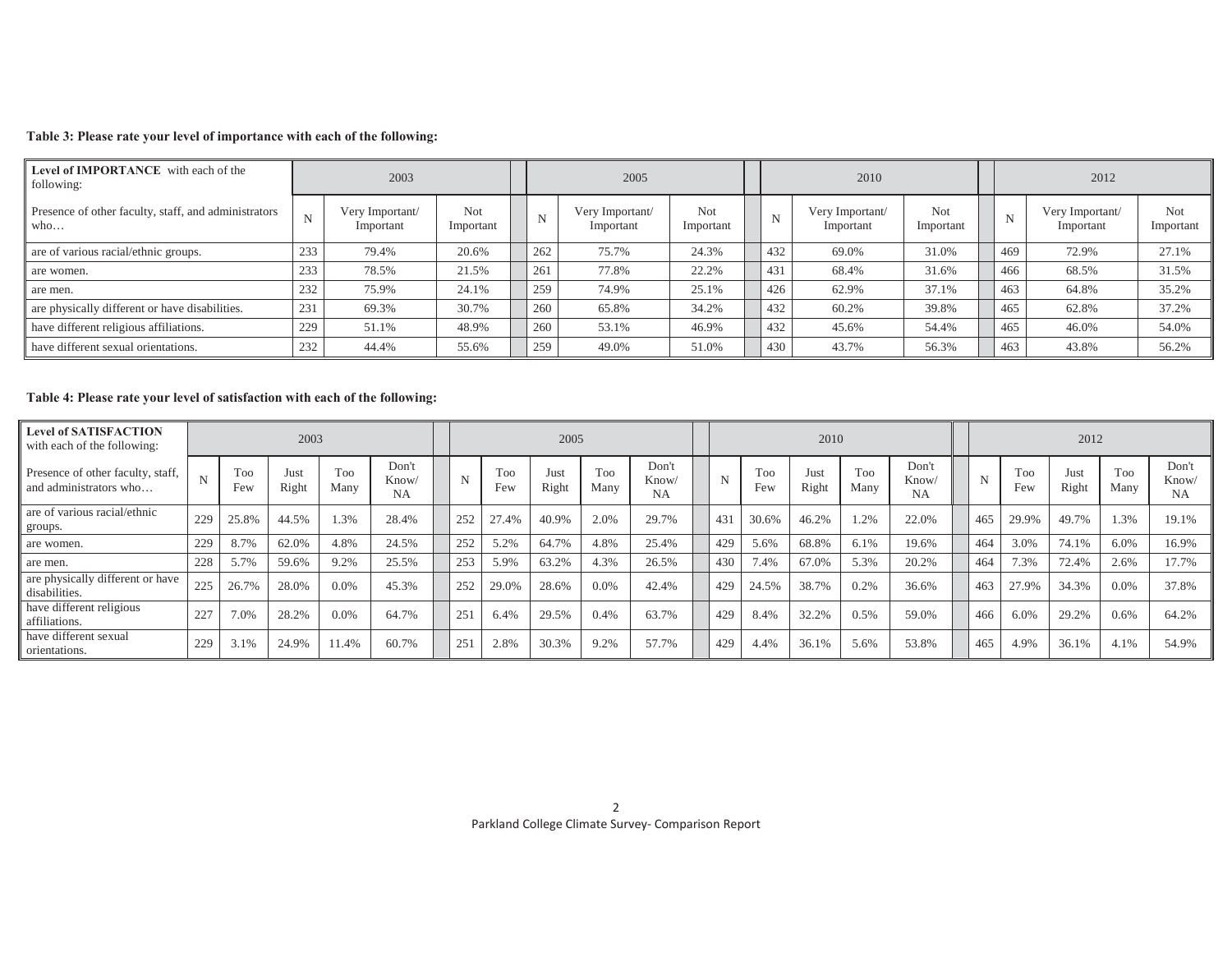|                                     |             |               | 2003                        |           |                             |     |               | 2005                        |           |                            |     |               | 2010                        |       |                             |     |               | 2012                        |       |                             |
|-------------------------------------|-------------|---------------|-----------------------------|-----------|-----------------------------|-----|---------------|-----------------------------|-----------|----------------------------|-----|---------------|-----------------------------|-------|-----------------------------|-----|---------------|-----------------------------|-------|-----------------------------|
|                                     |             |               | Compared to three years ago |           |                             |     |               | Compared to three years ago |           |                            |     |               | Compared to three years ago |       |                             |     |               | Compared to three years ago |       |                             |
| Your perception of                  | $\mathbf N$ | <b>Better</b> | About<br>the<br>same        | Worse     | Don't<br>know/<br><b>NA</b> | N   | <b>Better</b> | About<br>the<br>same        | Worse     | Don'<br>know/<br><b>NA</b> | N   | <b>Better</b> | About<br>the<br>same        | Worse | Don't<br>know/<br><b>NA</b> | N   | <b>Better</b> | About<br>the<br>same        | Worse | Don't<br>know/<br><b>NA</b> |
| The quality of education & services | 233         | 36.9%         | 38.2%                       | 6.4%      | 18.5%                       | 254 | 36.6%         | 40.6%                       | 7.1%      | 15.7%                      | 425 | 31.3%         | 41.6%                       | 7.5%  | 19.5%                       | 463 | 31.1%         | 47.1%                       | 7.3%  | 14.5%                       |
| The workload                        | 232         | 6.5%          | 39.7%                       | 34.9%     | 19.0%                       | 255 | 3.9%          | 52.5%                       | 28.6%     | 14.9%                      | 425 | 4.2%          | 44.7%                       | 32.0% | 19.0%                       | 465 | 4.7%          | 47.3%                       | 34.6% | 13.3%                       |
| Commitment to diversity             | 232         | 22.4%         | 55.2%                       | 3.0%      | 19.4%                       | 256 | 23.8%         | 53.9%                       | 5.1%      | 17.2%                      | 422 | 28.0%         | 44.3%                       | 6.4%  | 21.3%                       | 461 | 23.6%         | 52.5%                       | 8.0%  | 15.8%                       |
| Hiring practices                    | 233         | 9.4%          | 50.6%                       | 15.5%     | 24.5%                       | 257 | 7.4%          | 54.1%                       | 16.3%     | 22.2%                      | 425 | 17.2%         | 44.5%                       | 13.4% | 24.9%                       | 463 | 13.6%         | 50.1%                       | 13.4% | 22.9%                       |
| Organizational structure            | 232         | 13.4%         | 51.3%                       | 13.8%     | 21.6%                       | 255 | 16.5%         | 49.8%                       | 14.9%     | 18.8%                      | 423 | 13.4%         | 51.3%                       | 13.8% | 21.6%                       | 461 | 13.2%         | 53.1%                       | 14.8% | 18.9%                       |
| Leadership                          | <b>NA</b>   | <b>NA</b>     | <b>NA</b>                   | <b>NA</b> | <b>NA</b>                   | NΑ  | <b>NA</b>     | <b>NA</b>                   | <b>NA</b> | <b>NA</b>                  | 423 | 29.8%         | 32.4%                       | 17.5% | 20.3%                       | 463 | 24.2%         | 45.4%                       | 16.2% | 14.3%                       |
| Mentoring                           | 230         | 17.4%         | 47.4%                       | 4.3%      | 22.3%                       | 254 | 16.9%         | 46.5%                       | 6.3%      | 22.4%                      | 423 | 14.7%         | 44.4%                       | 12.5% | 28.4%                       | 462 | 12.6%         | 45.7%                       | 12.3% | 29.4%                       |

#### **Table 5: Please rate your perceptions of how Parkland has changed on the following items from now compared to three years ago:**

### **Table 6: Please rate your perceptions of the likelihood of change in the next three to five years:**

|                                        |           |           | 2003                                           |       |                  |           |               | 2005                                           |       |                  |     |               | 2010                                           |       |                  |     |               | 2012                                           |       |                  |
|----------------------------------------|-----------|-----------|------------------------------------------------|-------|------------------|-----------|---------------|------------------------------------------------|-------|------------------|-----|---------------|------------------------------------------------|-------|------------------|-----|---------------|------------------------------------------------|-------|------------------|
|                                        |           |           | Likelihood of change in the next<br>to 5 years |       | 3                |           |               | Likelihood of change in the next<br>to 5 years |       | $\sim$           |     |               | Likelihood of change in the next<br>to 5 years |       | $\sim$           |     |               | Likelihood of change in the next<br>to 5 years |       |                  |
| Your perception of                     | N         | Better    | About the<br>same                              | Worse | Don't<br>know/NA |           | <b>Better</b> | About the<br>same                              | Worse | Don't<br>know/NA |     | <b>Better</b> | About the<br>same                              | Worse | Don't<br>know/NA |     | <b>Better</b> | About the<br>same                              | Worse | Don't<br>know/NA |
| The quality of<br>education & services | 217       | 36.4%     | 37.3%                                          | 7.8%  | 18.4%            | 241       | 34.9%         | 39.8%                                          | 8.7%  | 16.6%            | 419 | 51.6%         | 39.4%                                          | 9.1%  | NA               | 449 | 51.0%         | 42.3%                                          | 6.7%  | <b>NA</b>        |
| The workload                           | 218       | 3.2%      | 43.1%                                          | 31.2% | 22.5%            | 241       | 5.4%          | 49.8%                                          | 25.7% | 19.1%            | 418 | 15.3%         | 51.2%                                          | 33.5% | <b>NA</b>        | 449 | 12.2%         | 59.0%                                          | 28.7% | <b>NA</b>        |
| Commitment to<br>diversity             | 219       | 20.1%     | 57.5%                                          | 2.3%  | 20.1%            | 242       | 19.8%         | 56.6%                                          | 5.4%  | 18.2%            | 412 | 41.5%         | 53.9%                                          | 4.6%  | <b>NA</b>        | 442 | 29.6%         | 65.8%                                          | 4.5%  | <b>NA</b>        |
| Hiring practices                       | 219       | 12.3%     | 51.6%                                          | 11.4% | 24.7%            | 242       | 10.3%         | 58.7%                                          | 9.5%  | 21.5%            | 415 | 32.3%         | 59.0%                                          | 8.7%  | <b>NA</b>        | 442 | 19.7%         | 68.6%                                          | 11.8% | <b>NA</b>        |
| Organizational<br>structure            | 219       | 1.9%      | 46.1%                                          | 12.3% | 29.7%            | 240       | 12.5%         | 55.4%                                          | 8.3%  | 23.8%            | 414 | 28.0%         | 60.4%                                          | 11.6% | <b>NA</b>        | 446 | 19.5%         | 70.6%                                          | 9.9%  | <b>NA</b>        |
| Leadership                             | <b>NA</b> | <b>NA</b> | <b>NA</b>                                      | NA    | <b>NA</b>        | <b>NA</b> | NA            | <b>NA</b>                                      | NA    | <b>NA</b>        | 410 | 32.7%         | 54.4%                                          | 12.9% | <b>NA</b>        | 444 | 26.1%         | 63.1%                                          | 10.8% | <b>NA</b>        |
| Mentoring                              | 218       | 13.8%     | 51.4%                                          | 4.1%  | 30.7%            | 241       | 14.5%         | 51.9%                                          | 2.9%  | 30.7%            | 410 | 26.1%         | 66.6%                                          | 7.3%  | NA               | 433 | 21.5%         | 71.6%                                          | 6.9%  | <b>NA</b>        |

Note: The percentages in 2003 and 2005 include the "Don't know/NA" category. The 2010 and 2012 surveys do not include this category.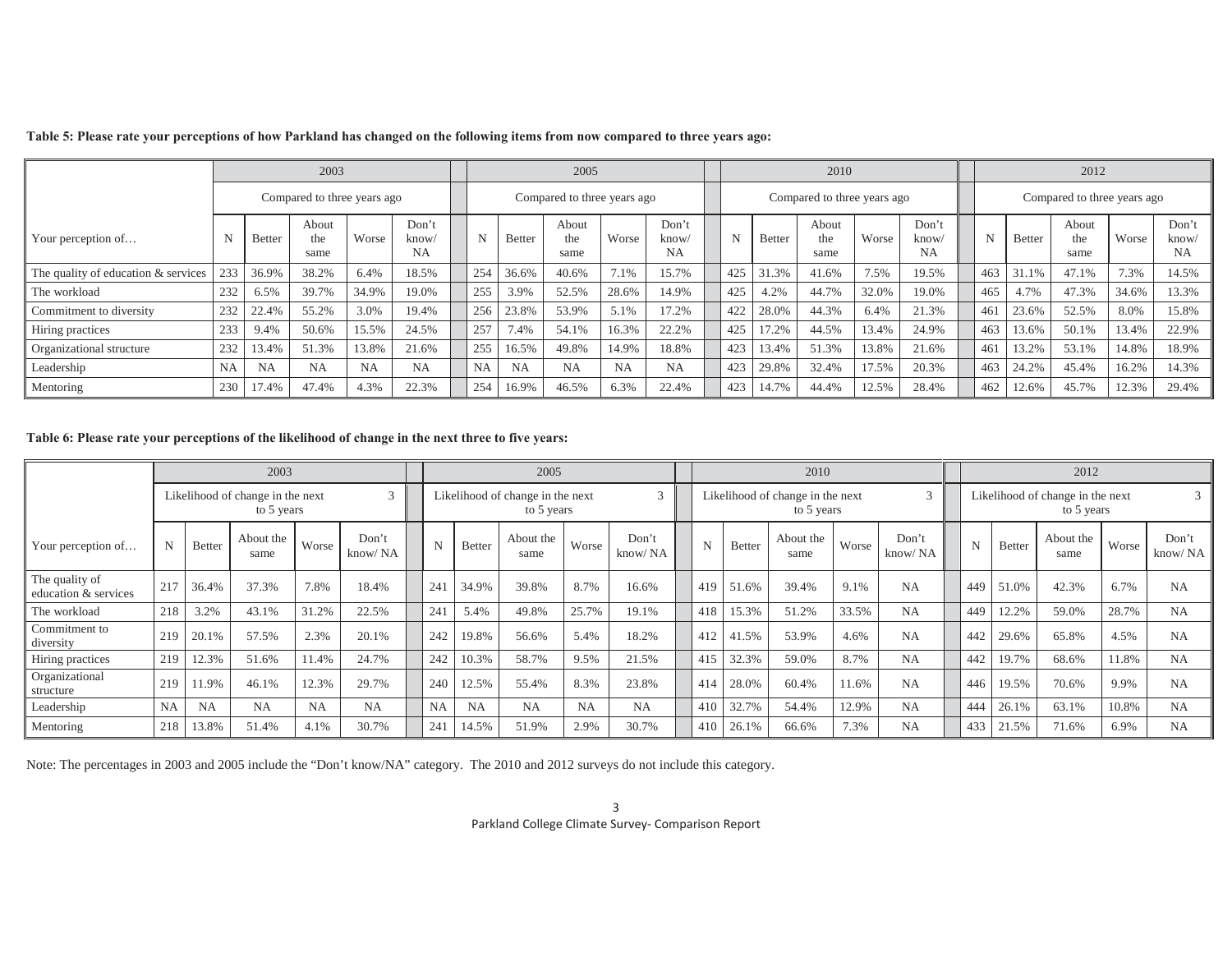|                                                     |             |                  | 2003                 |                        |                           |           |                  | 2005                 |                        |                           |     |                  | 2010                 |                        |                           |     |                  | 2012                 |                        |                           |
|-----------------------------------------------------|-------------|------------------|----------------------|------------------------|---------------------------|-----------|------------------|----------------------|------------------------|---------------------------|-----|------------------|----------------------|------------------------|---------------------------|-----|------------------|----------------------|------------------------|---------------------------|
| Parkland Unit                                       | $\mathbf N$ | Very<br>Familian | Somewhat<br>Familiar | Somewhat<br>Unfamiliar | Not at<br>all<br>Familiar | N         | Very<br>Familiar | Somewhat<br>Familiar | Somewhat<br>Unfamiliar | Not at<br>all<br>Familiar | N   | Very<br>Familiar | Somewhat<br>Familiar | Somewhat<br>Unfamiliar | Not at<br>all<br>Familiar | N   | Very<br>Familiar | Somewhat<br>Familiar | Somewhat<br>Unfamiliar | Not at<br>all<br>Familiar |
| Academic<br>Scheduling                              | NA          | NA               | <b>NA</b>            | NA                     | <b>NA</b>                 | NA        | <b>NA</b>        | <b>NA</b>            | NA                     | NA                        | 426 | 23.7%            | 46.2%                | 16.4%                  | 13.6%                     | 464 | 26.5%            | 46.8%                | 13.1%                  | 13.6%                     |
| <b>Adult Re-Entry</b><br>Center                     | 234         | 13.2%            | 39.3%                | 23.5%                  | 23.9%                     | 262       | 22.1%            | 40.8%                | 17.2%                  | 19.8%                     | 422 | 16.6%            | 40.8%                | 19.4%                  | 23.2%                     | 464 | 18.5%            | 39.7%                | 23.9%                  | 17.9%                     |
| Art Gallery                                         | <b>NA</b>   | <b>NA</b>        | <b>NA</b>            | <b>NA</b>              | <b>NA</b>                 | <b>NA</b> | NA               | <b>NA</b>            | NA                     | <b>NA</b>                 | 422 | 24.2%            | 44.1%                | 20.4%                  | 11.4%                     | 465 | 22.2%            | 44.7%                | 20.4%                  | 12.7%                     |
| Center for<br>Academic<br>Success                   | <b>NA</b>   | <b>NA</b>        | <b>NA</b>            | NA                     | <b>NA</b>                 | <b>NA</b> | <b>NA</b>        | NA                   | NA                     | <b>NA</b>                 | 423 | 38.1%            | 45.9%                | 10.2%                  | 5.9%                      | 465 | 41.1%            | 41.9%                | 10.3%                  | 6.7%                      |
| CAS: Peer<br>Tutoring                               | 235         | 23.8%            | 40.9%                | 19.6%                  | 15.7%                     | 263       | 25.5%            | 41.4%                | 23.2%                  | 9.9%                      | 424 | 28.3%            | 44.1%                | 16.3%                  | 11.3%                     | 462 | 29.7%            | 39.6%                | 17.5%                  | 13.2%                     |
| CAS: Writing<br>Lab                                 | 235         | 17.9%            | 42.6%                | 20.0%                  | 19.6%                     | 262       | 28.6%            | 38.9%                | 18.7%                  | 13.7%                     | 423 | 27.4%            | 40.9%                | 20.8%                  | 10.9%                     | 462 | 27.1%            | 40.0%                | 19.9%                  | 13.0%                     |
| Child<br>Development<br>Center                      | 236         | 13.6%            | 35.2%                | 24.6%                  | 26.7%                     | 263       | 17.1%            | 30.4%                | 27.4%                  | 25.1%                     | 419 | 17.9%            | 32.0%                | 25.8%                  | 24.3%                     | 459 | 13.5%            | 32.9%                | 24.2%                  | 29.4%                     |
| Dental Hygiene<br>Clinic                            | 235         | 19.6%            | 36.2%                | 21.7%                  | 22.6%                     | 263       | 18.3%            | 37.3%                | 27.8%                  | 16.7%                     | 423 | 14.4%            | 36.6%                | 25.5%                  | 23.4%                     | 462 | 18.0%            | 32.3%                | 26.6%                  | 23.2%                     |
| Disability<br>Services                              | 234         | 24.8%            | 41.0%                | 16.7%                  | 17.5%                     | 262       | 29.8%            | 43.9%                | 15.6%                  | 10.7%                     | 421 | 33.7%            | 43.7%                | 15.0%                  | 7.6%                      | 461 | 34.9%            | 44.7%                | 12.8%                  | 7.6%                      |
| Distance and<br>Virtual<br>Learning                 | 235         | 17.0%            | 43.0%                | 20.0%                  | 20.0%                     | 263       | 32.3%            | 39.2%                | 15.2%                  | 13.3%                     | 421 | 37.8%            | 34.4%                | 18.5%                  | 9.3%                      | 461 | 37.1%            | 38.0%                | 13.9%                  | 11.1%                     |
| Parkland<br>College Radio<br>Station<br>(WPCD)      | 235         | 14.0%            | 37.4%                | 24.7%                  | 23.8%                     | 263       | 10.6%            | 38.4%                | 26.6%                  | 24.3%                     | 420 | 14.0%            | 36.9%                | 28.1%                  | 21.0%                     | 464 | 14.7%            | 34.9%                | 30.2%                  | 20.2%                     |
| Parkland<br>College<br>Television<br>Station (PCTV) | 235         | 18.3%            | 37.0%                | 26.0%                  | 18.7%                     | 262       | 14.9%            | 43.5%                | 23.7%                  | 17.9%                     | 421 | 17.8%            | 36.6%                | 27.6%                  | 18.1%                     | 464 | 17.3%            | 34.7%                | 29.5%                  | 18.5%                     |
| Planetarium                                         | NA          | <b>NA</b>        | <b>NA</b>            | <b>NA</b>              | <b>NA</b>                 | <b>NA</b> | NA               | <b>NA</b>            | NA                     | <b>NA</b>                 | 420 | 31.0%            | 47.4%                | 13.6%                  | 8.1%                      | 464 | 31.7%            | 46.3%                | 15.3%                  | 6.7%                      |
| Theater                                             | NA          | <b>NA</b>        | <b>NA</b>            | <b>NA</b>              | <b>NA</b>                 | <b>NA</b> | <b>NA</b>        | <b>NA</b>            | <b>NA</b>              | <b>NA</b>                 | 421 | 30.6%            | 46.8%                | 13.5%                  | 9.0%                      | 459 | 32.5%            | 44.0%                | 15.9%                  | 7.6%                      |
| Wellness<br>Center                                  | 234         | 10.3%            | 27.4%                | 29.5%                  | 32.9%                     | 261       | 10.0%            | 31.0%                | 32.2%                  | 26.8%                     | 419 | 15.0%            | 32.2%                | 30.5%                  | 22.2%                     | 462 | 11.9%            | 36.6%                | 32.5%                  | 19.0%                     |

#### x **Table 7: Please indicate the extent to which you are familiar with each of the Parkland services and programs below:**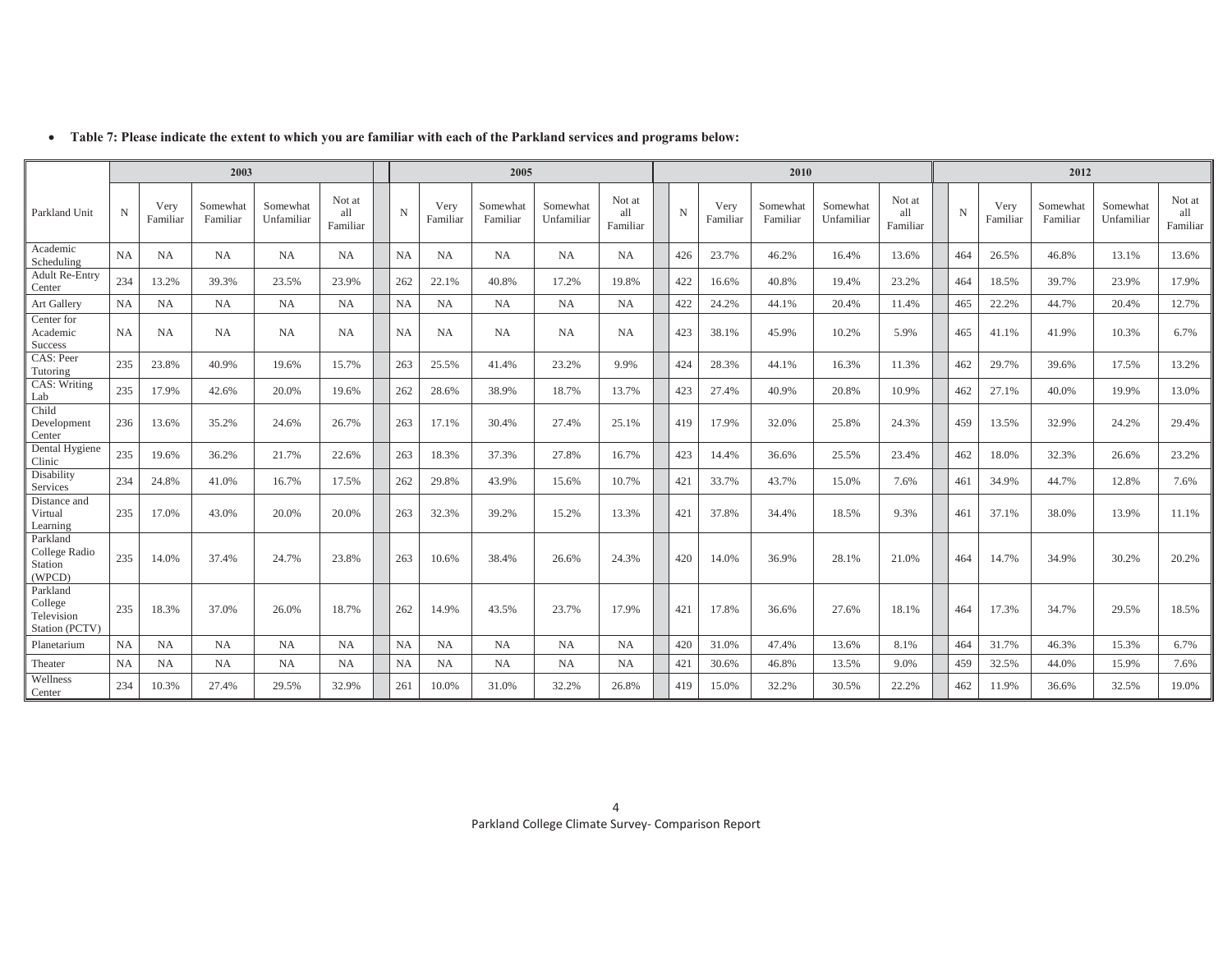|  | Table 8: Please rate how important the following campus departments are in doing your job and how satisfied you are with each: |  |  |  |
|--|--------------------------------------------------------------------------------------------------------------------------------|--|--|--|
|--|--------------------------------------------------------------------------------------------------------------------------------|--|--|--|

| Level of IMPORTANCE with each of the<br>following: |           | 2003                         |                  |     | 2005                         |                         |             | 2010                         |                         |             | 2012                         |                  |
|----------------------------------------------------|-----------|------------------------------|------------------|-----|------------------------------|-------------------------|-------------|------------------------------|-------------------------|-------------|------------------------------|------------------|
| Campus Department/Unit:                            | N         | Very Important/<br>Important | Not<br>Important | N   | Very Important/<br>Important | <b>Not</b><br>Important | $\mathbf N$ | Very Important/<br>Important | <b>Not</b><br>Important | $\mathbf N$ | Very Important/<br>Important | Not<br>Important |
| Admissions/Enrollment Management                   | 234       | 86.8%                        | 13.2%            | 266 | 89.8%                        | 10.2%                   | 417         | 86.6%                        | 13.4%                   | 444         | 86.9%                        | 13.1%            |
| <b>Adult Basic Education</b>                       | 231       | 68.0%                        | 32.0%            | 263 | 64.6%                        | 35.0%                   | 415         | 54.5%                        | 45.5%                   | 440         | 51.1%                        | 48.9%            |
| <b>Assessment Center</b>                           | 229       | 72.5%                        | 27.5%            | 263 | 78.3%                        | 21.7%                   | 415         | 72.3%                        | 27.7%                   | 440         | 78.2%                        | 21.8%            |
| Bookstore                                          | 232       | 84.1%                        | 15.9%            | 264 | 82.2%                        | 17.8%                   | 416         | 77.4%                        | 22.6%                   | 444         | 75.2%                        | 24.8%            |
| <b>Business Training</b>                           | 229       | 53.7%                        | 46.6%            | 262 | 42.4%                        | 57.6%                   | 412         | 42.5%                        | 57.5%                   | 439         | 41.0%                        | 59.0%            |
| <b>Business Office/Purchasing</b>                  | 232       | 87.1%                        | 12.9%            | 263 | 81.0%                        | 19.0%                   | 417         | 73.6%                        | 26.4%                   | 443         | 76.3%                        | 23.7%            |
| Campus Mail Services                               | 233       | 97.9%                        | 2.1%             | 265 | 92.5%                        | 7.5%                    | 418         | 82.5%                        | 9.2%                    | 443         | 84.9%                        | 15.1%            |
| Campus Technologies                                | 234       | 94.4%                        | 5.6%             | 264 | 97.0%                        | 3.0%                    | 417         | 97.6%                        | 2.4%                    | NA          | <b>NA</b>                    | <b>NA</b>        |
| Career Center                                      | 230       | 67.0%                        | 33.0%            | 259 | 67.2%                        | 32.8%                   | 415         | 57.3%                        | 42.7%                   | 439         | 57.4%                        | 42.6%            |
| Counseling/Advising                                | 232       | 75.0%                        | 25.0%            | 262 | 80.9%                        | 19.1%                   | 417         | 79.9%                        | 20.1%                   | 443         | 83.7%                        | 16.3%            |
| Center for Excellence in Teaching & Learning       | 235       | 66.8%                        | 33.2%            | 264 | 83.3%                        | 16.7%                   | 417         | 76.7%                        | 23.3%                   | 444         | 79.1%                        | 20.9%            |
| Financial Aid and Veteran Services                 | 232       | 73.7%                        | 26.3%            | 260 | 78.5%                        | 21.5%                   | 416         | 68.3%                        | 31.7%                   | 442         | 73.8%                        | 26.2%            |
| <b>Grants and Contracts</b>                        | <b>NA</b> | NA                           | <b>NA</b>        | NA  | <b>NA</b>                    | <b>NA</b>               | 417         | 60.4%                        | 39.6%                   | 440         | 54.5%                        | 45.5%            |
| Human Resources                                    | 233       | 92.3%                        | 7.7%             | 265 | 91.3%                        | 8.7%                    | 417         | 83.9%                        | 16.1%                   | 443         | 82.8%                        | 17.2%            |
| Instit. Accountability and Research                | 232       | 69.0%                        | 31.0%            | 258 | 68.6%                        | 31.4%                   | 417         | 63.3%                        | 36.7%                   | 439         | 63.8%                        | 36.2%            |
| Library                                            | 232       | 84.1%                        | 15.9%            | 267 | 84.3%                        | 15.7%                   | 415         | 75.2%                        | 24.8%                   | 442         | 76.5%                        | 23.5%            |
| Marketing and Creative Services                    | 232       | 77.2%                        | 22.8%            | 261 | 75.9%                        | 24.1%                   | 413         | 70.5%                        | 29.5%                   | 442         | 74.0%                        | 26.0%            |
| Parkland College Foundation                        | 233       | 66.1%                        | 33.9%            | 260 | 67.3%                        | 32.7%                   | 414         | 57.2%                        | 42.8%                   | 440         | 57.7%                        | 42.3%            |
| Physical Plant                                     | <b>NA</b> | <b>NA</b>                    | <b>NA</b>        | NA  | <b>NA</b>                    | NA                      | 417         | 87.8%                        | 12.2%                   | <b>NA</b>   | NA                           | <b>NA</b>        |
| Public Safety                                      | 236       | 94.1%                        | 5.9%             | 266 | 95.5%                        | 4.5%                    | 417         | 90.4%                        | 9.6%                    | 444         | 91.4%                        | 8.6%             |
| Student Life                                       | NA        | <b>NA</b>                    | <b>NA</b>        | 261 | 73.6%                        | 26.4%                   | 411         | 75.7%                        | 24.3%                   | 440         | 64.8%                        | 35.2%            |

Note: In 2012, Campus Technologies and Physical Plant were split into intradepartmental entities. Please see 2012 report for results.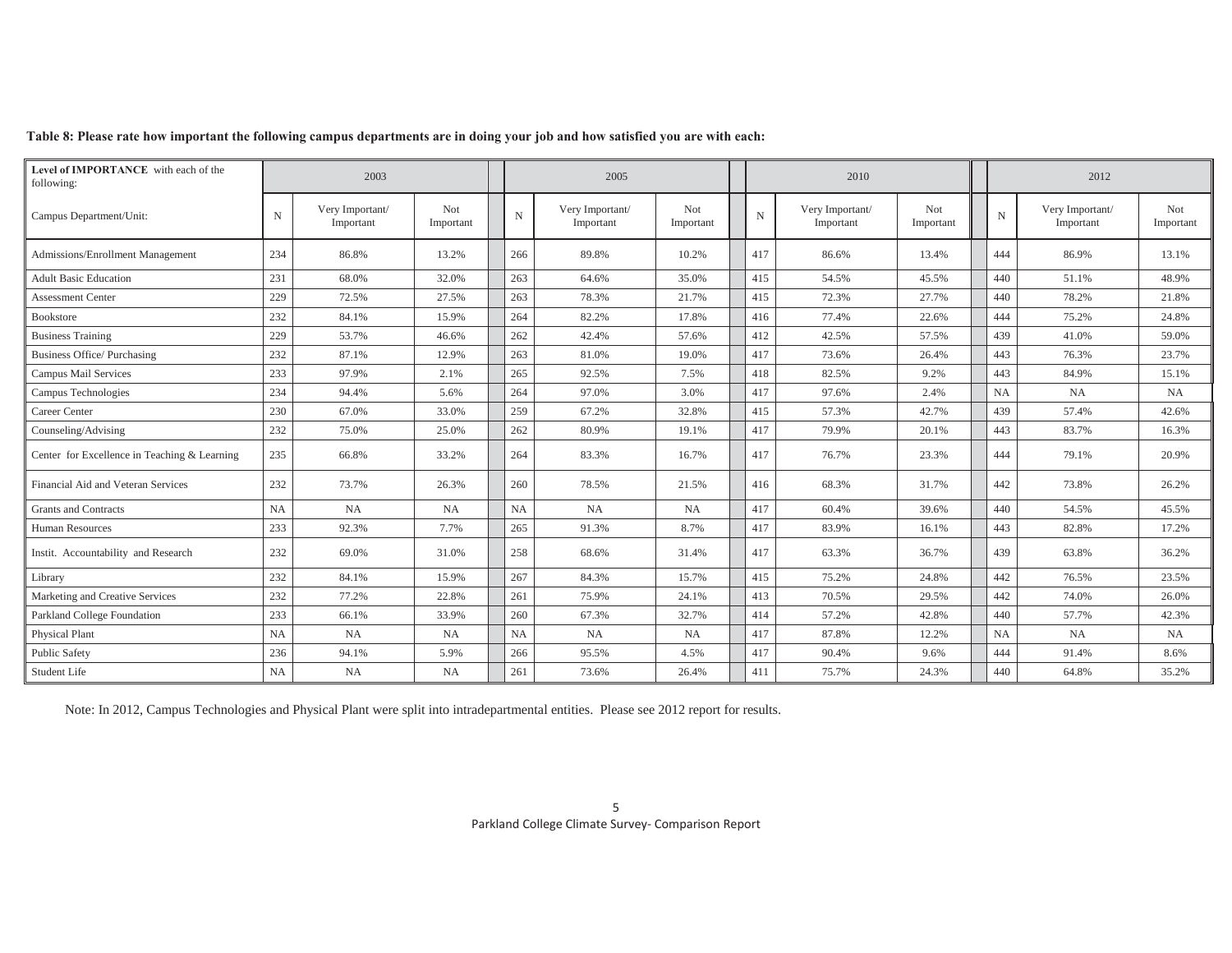| <b>Level of SATISFACTION</b>                    |             |                                                     |                                                           |                                                     |             |                                                     |                                                           |                                                     |             |                                                     |                                                           |                                                     |     |                                                     |                                                           |                                         |
|-------------------------------------------------|-------------|-----------------------------------------------------|-----------------------------------------------------------|-----------------------------------------------------|-------------|-----------------------------------------------------|-----------------------------------------------------------|-----------------------------------------------------|-------------|-----------------------------------------------------|-----------------------------------------------------------|-----------------------------------------------------|-----|-----------------------------------------------------|-----------------------------------------------------------|-----------------------------------------|
| with each of the following:                     |             |                                                     | 2003                                                      |                                                     |             |                                                     | 2005                                                      |                                                     |             |                                                     | 2010                                                      |                                                     |     |                                                     | 2012                                                      |                                         |
| Parkland Unit                                   | $\mathbf N$ | Experience<br>with: Verv<br>satisfied/<br>satisfied | Experience<br>with: Verv<br>dissatisfied/<br>dissatisfied | All Sample:<br>N <sub>o</sub><br>Experience<br>with | $\mathbf N$ | Experience<br>with: Verv<br>satisfied/<br>satisfied | Experience<br>with: Verv<br>dissatisfied/<br>dissatisfied | All Sample:<br>N <sub>o</sub><br>Experience<br>with | $\mathbf N$ | Experience<br>with: Verv<br>satisfied/<br>satisfied | Experience<br>with: Very<br>dissatisfied/<br>dissatisfied | All Sample:<br>N <sub>o</sub><br>Experience<br>with | N   | Experience<br>with: Verv<br>satisfied/<br>satisfied | Experience<br>with: Verv<br>dissatisfied/<br>dissatisfied | All Sample:<br>No<br>Experience<br>with |
| Admissions                                      | 234         | 92.9%                                               | 7.1%                                                      | 10.3%                                               | 265         | 91.7%                                               | 8.3%                                                      | 9.4%                                                | 415         | 88.1%                                               | 11.9%                                                     | 14.7%                                               | 448 | 84.9%                                               | 15.1%                                                     | 17.0%                                   |
| Adult Bas. Ed.                                  | 225         | 96.7%                                               | 3.3%                                                      | 32.0%                                               | 256         | 92.3%                                               | 7.7%                                                      | 44.5%                                               | 419         | 97.9%                                               | 2.1%                                                      | 42.7%                                               | 448 | 97.8%                                               | 2.2%                                                      | 49.1%                                   |
| Assessment Ctr.                                 | 231         | 92.0%                                               | 8.0%                                                      | 24.2%                                               | 261         | 84.7%                                               | 15.3%                                                     | 22.2%                                               | 419         | 91.0%                                               | 9.0%                                                      | 25.8%                                               | 450 | 89.2%                                               | 10.8%                                                     | 28.0%                                   |
| Bookstore                                       | 229         | 97.6%                                               | 2.4%                                                      | 7.9%                                                | 263         | 94.5%                                               | 5.5%                                                      | 10.3%                                               | 417         | 92.0%                                               | 9.0%                                                      | 25.8%                                               | 453 | 92.4%                                               | 7.6%                                                      | 7.3%                                    |
| <b>Business Training</b>                        | 230         | 84.4%                                               | 15.6%                                                     | 38.7%                                               | 255         | 89.2%                                               | 10.8%                                                     | 49.0%                                               | 419         | 93.9%                                               | 6.1%                                                      | 41.5%                                               | 447 | 92.1%                                               | 7.9%                                                      | 43.6%                                   |
| <b>Business Office/Purchasing</b>               | 233         | 92.2%                                               | 7.8%                                                      | 17.2%                                               | 262         | 96.0%                                               | 4.0%                                                      | 23.3%                                               | 415         | 85.7%                                               | 14.3%                                                     | 30.8%                                               | 451 | 81.7%                                               | 18.3%                                                     | 25.9%                                   |
| Campus Mail Services                            | 236         | 96.9%                                               | 3.1%                                                      | 4.7%                                                | 265         | 96.4%                                               | 3.6%                                                      | 5.3%                                                | 417         | 93.8%                                               | 6.2%                                                      | 7.2%                                                | 451 | 94.9%                                               | 5.1%                                                      | 8.9%                                    |
| Campus Technologies                             | 230         | 92.0%                                               | 8.0%                                                      | 7.8%                                                | 264         | 87.8%                                               | 12.2%                                                     | 3.8%                                                | 418         | 90.4%                                               | 9.6%                                                      | 2.6%                                                | NA  | NA                                                  | <b>NA</b>                                                 | NA                                      |
| Career Center                                   | 229         | 98.7%                                               | 1.3%                                                      | 32.8%                                               | 256         | 96.5%                                               | 3.5%                                                      | 33.2%                                               | 419         | 95.0%                                               | 5.0%                                                      | 33.7%                                               | 449 | 96.2%                                               | 3.8%                                                      | 35.4%                                   |
| Counseling/Advising                             | 230         | 83.9%                                               | 16.1%                                                     | 24.3%                                               | 261         | 81.9%                                               | 18.1%                                                     | 19.5%                                               | 416         | 84.6%                                               | 15.4%                                                     | 15.9%                                               | 447 | 78.2%                                               | 21.8%                                                     | 16.8%                                   |
| Center for Excellence in<br>Teaching & Learning | 230         | 92.7%                                               | 7.3%                                                      | 23.0%                                               | 263         | 96.0%                                               | 4.0%                                                      | 13.7%                                               | 420         | 93.9%                                               | 6.1%                                                      | 9.8%                                                | 450 | 93.1%                                               | 6.9%                                                      | 9.3%                                    |
| Financial Aid and Veteran<br>Services           | 231         | 96.4%                                               | 3.6%                                                      | 27.7%                                               | 261         | 95.3%                                               | 4.7%                                                      | 26.4%                                               | 417         | 95.1%                                               | 4.9%                                                      | 40.0%                                               | 446 | 90.3%                                               | 9.7%                                                      | 35.4%                                   |
| <b>Grants and Contracts</b>                     | <b>NA</b>   | NA                                                  | <b>NA</b>                                                 | NA                                                  | NA          | NA                                                  | <b>NA</b>                                                 | <b>NA</b>                                           | 418         | 91.0%                                               | 9.0%                                                      | 22.8%                                               | 442 | 87.9%                                               | 12.1%                                                     | 51.4%                                   |
| Human Resources                                 | 231         | 89.9%                                               | 10.1%                                                     | 6.1%                                                | 264         | 90.5%                                               | 9.5%                                                      | 4.2%                                                | 420         | 87.7%                                               | 12.3%                                                     | 3.1%                                                | 449 | 84.7%                                               | 15.3%                                                     | 5.1%                                    |
| Institutional Accountability<br>and Research    | 230         | 91.2%                                               | 8.8%                                                      | 26.1%                                               | 260         | 86.9%                                               | 13.1%                                                     | 32.7%                                               | 418         | 92.6%                                               | 7.4%                                                      | 38.3%                                               | 447 | 88.1%                                               | 11.9%                                                     | 37.8%                                   |
| Library                                         | 231         | 97.6%                                               | 2.4%                                                      | 8.2%                                                | 266         | 98.7%                                               | 1.3%                                                      | 12.4%                                               | 416         | 98.5%                                               | 1.5%                                                      | 6.5%                                                | 448 | 97.8%                                               | 2.2%                                                      | 9.6%                                    |
| Marketing and Creative<br>Services              | 231         | 88.8%                                               | 11.2%                                                     | 18.6%                                               | 259         | 88.4%                                               | 11.6%                                                     | 27.0%                                               | 417         | 75.1%                                               | 24.9%                                                     | 24.9%                                               | 448 | 80.4%                                               | 19.6%                                                     | 23.7%                                   |
| Parkland College Foundation                     | 230         | 86.6%                                               | 13.4%                                                     | 28.7%                                               | 260         | 85.7%                                               | 14.3%                                                     | 35.4%                                               | 415         | 89.2%                                               | 10.8%                                                     | 35.4%                                               | 449 | 86.9%                                               | 13.1%                                                     | 32.1%                                   |
| Physical Plant                                  | <b>NA</b>   | NA                                                  | NA                                                        | NA                                                  | NA          | <b>NA</b>                                           | <b>NA</b>                                                 | NA                                                  | 415         | 75.4%                                               | 24.6%                                                     | 15.7%                                               | NA  | NA                                                  | <b>NA</b>                                                 | NA                                      |
| <b>Public Safety</b>                            | 233         | 100.0%                                              | 0.0%                                                      | 5.6%                                                | 266         | 98.5%                                               | 1.5%                                                      | 2.3%                                                | 418         | 97.3%                                               | 2.7%                                                      | 2.6%                                                | 450 | 96.3%                                               | 3.7%                                                      | 3.3%                                    |
| Student Life                                    | NA          | <b>NA</b>                                           | <b>NA</b>                                                 | <b>NA</b>                                           | 262         | 93.8%                                               | 6.2%                                                      | 25.6%                                               | 413         | 94.4%                                               | 5.6%                                                      | 18.2%                                               | 448 | 93.6%                                               | 6.4%                                                      | 22.8%                                   |

### **Table 9: Please rate how satisfied you are with the following campus departments:**

Note: In 2012, Campus Technologies and Physical Plant were split into intradepartmental entities. Please see 2012 report for results.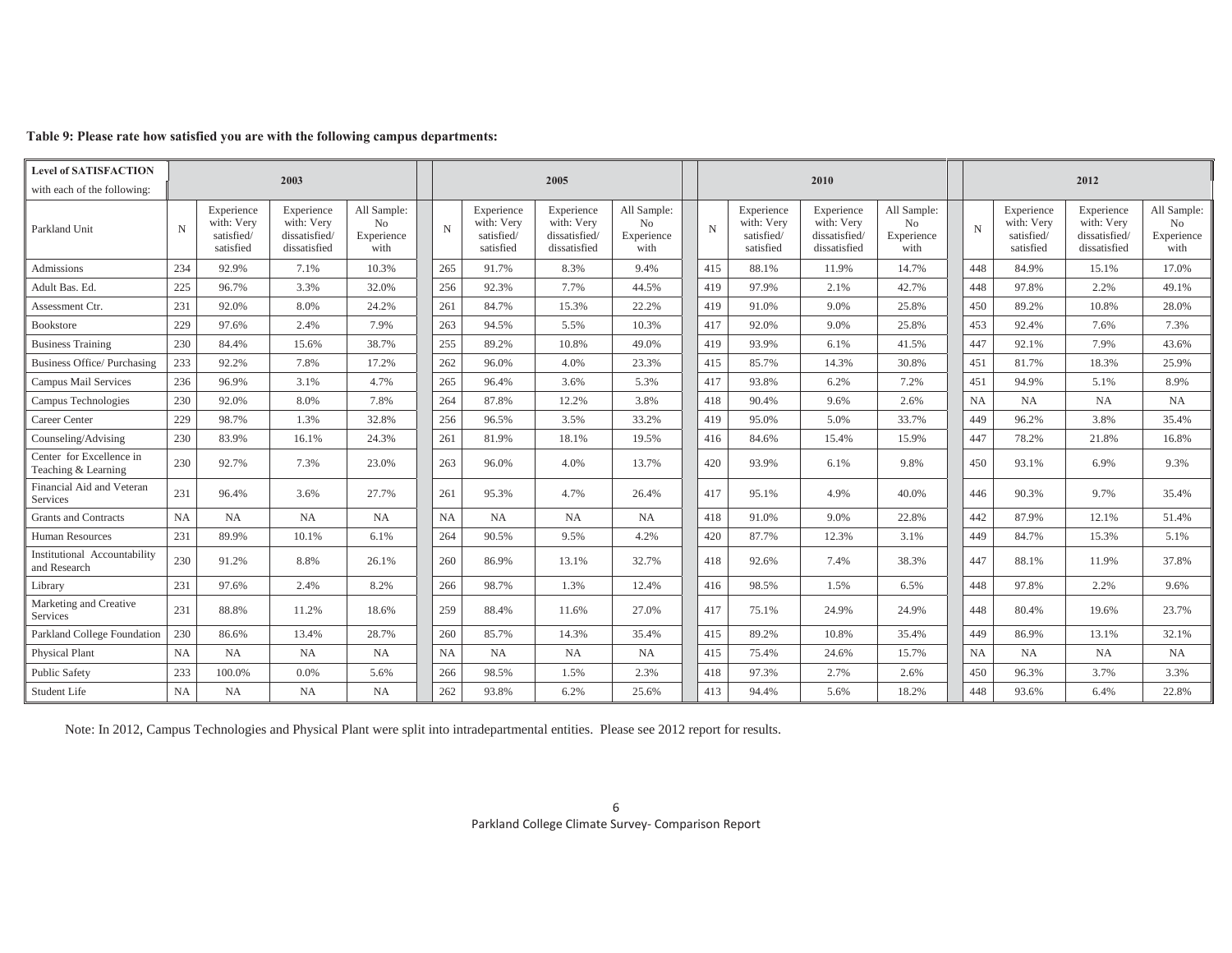| Level of IMPORTANCE with each of the<br>following: |           | 2003                         |                  |             | 2005                         |                  |             | 2010                         |                  |     | 2012                         |                  |
|----------------------------------------------------|-----------|------------------------------|------------------|-------------|------------------------------|------------------|-------------|------------------------------|------------------|-----|------------------------------|------------------|
| Parkland group/entity:                             | N         | Very Important/<br>Important | Not<br>Important | $\mathbf N$ | Very Important/<br>Important | Not<br>Important | $\mathbf N$ | Very Important/<br>Important | Not<br>Important | N   | Very Important/<br>Important | Not<br>Important |
| Academic Assessment                                | 222       | 70.3%                        | 29.7%            | 253         | 74.7%                        | 25.3%            | 400         | 74.5%                        | 25.5%            | 423 | 70.4%                        | 29.6%            |
| <b>Board of Trustees</b>                           | 225       | 79.1%                        | 20.9%            | 253         | 80.2%                        | 19.8%            | 398         | 75.6%                        | 24.4%            | 422 | 79.1%                        | 20.9%            |
| Curriculum Committee                               | 225       | 68.9%                        | 31.1%            | 250         | 75.6%                        | 24.4%            | 399         | 70.2%                        | 29.8%            | 423 | 73.5%                        | 26.5%            |
| Diversity Committee                                | NA        | <b>NA</b>                    | NA               | <b>NA</b>   | <b>NA</b>                    | <b>NA</b>        | 399         | 55.1%                        | 44.9%            | 419 | 55.1%                        | 44.9%            |
| <b>Enrollment Management Team</b>                  | 219       | 63.9%                        | 36.1%            | 245         | 66.5%                        | 33.5%            | 396         | 60.4%                        | 39.6%            | 419 | 67.5%                        | 32.5%            |
| <b>Executive Team</b>                              | 218       | 75.7%                        | 24.3%            | 247         | 76.1%                        | 23.9%            | 399         | 69.7%                        | 30.3%            | 421 | 73.9%                        | 26.1%            |
| <b>Support Assessment</b>                          | <b>NA</b> | <b>NA</b>                    | NA               | <b>NA</b>   | <b>NA</b>                    | <b>NA</b>        | 394         | 59.6%                        | 40.4%            | 416 | 59.6%                        | 40.4%            |
| Parkland College Association                       | 222       | 66.2%                        | 33.8%            | 248         | 70.6%                        | 29.4%            | 396         | 60.4%                        | 39.6%            | 418 | 71.1%                        | 28.9%            |
| Sustainable Campus Comm.                           | NA        | <b>NA</b>                    | NA               | NA          | NA                           | <b>NA</b>        | 397         | 53.4%                        | 46.6%            | 418 | 55.7%                        | 44.3%            |
| <b>Strategic Planning</b>                          | 223       | 76.2%                        | 23.8%            | 246         | 76.4%                        | 23.6%            | 396         | 72.7%                        | 27.3%            | 417 | 73.6%                        | 26.4%            |

## **Table 10: Please rate how important the following campus groups/entities are in doing your job:**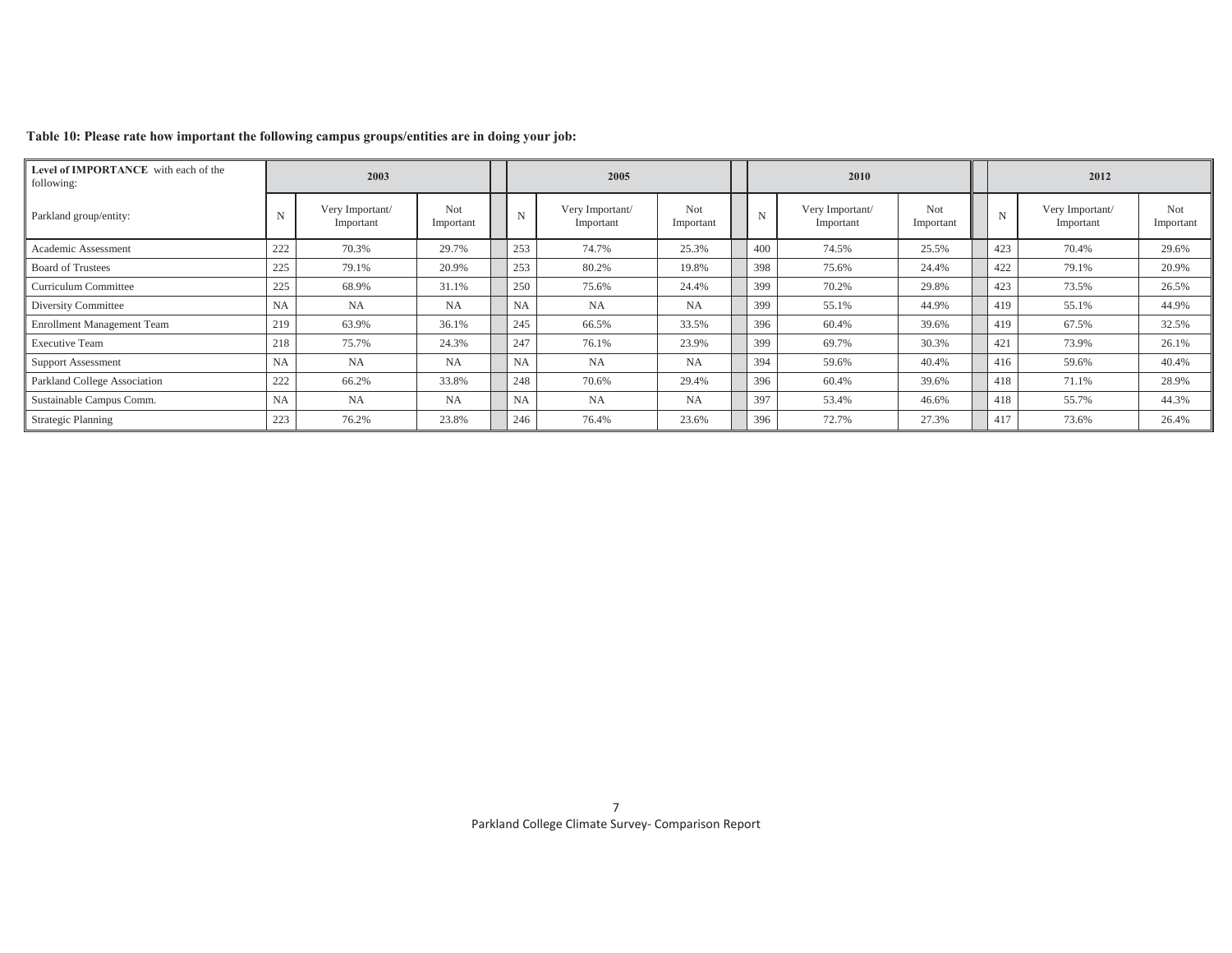| <b>Level of SATISFACTION</b>         |           |                                        | 2003                     |                                          |           |                                        | 2005                     |                                         |             |                                                     | 2010                                                      |                                                     |             |                                                     | 2012                                                      |                                                     |
|--------------------------------------|-----------|----------------------------------------|--------------------------|------------------------------------------|-----------|----------------------------------------|--------------------------|-----------------------------------------|-------------|-----------------------------------------------------|-----------------------------------------------------------|-----------------------------------------------------|-------------|-----------------------------------------------------|-----------------------------------------------------------|-----------------------------------------------------|
| with each of the following:          |           |                                        |                          |                                          |           |                                        |                          |                                         |             |                                                     |                                                           |                                                     |             |                                                     |                                                           |                                                     |
| Parkland Unit                        | N         | Experience<br>with: Very<br>satisfied/ | Experience<br>with: Very | All Sample:<br>No.<br>Experience<br>with | N         | Experience<br>with: Very<br>satisfied/ | Experience<br>with: Very | All Sample:<br>No<br>Experience<br>with | $\mathbf N$ | Experience<br>with: Very<br>satisfied/<br>satisfied | Experience<br>with: Very<br>dissatisfied/<br>dissatisfied | All Sample:<br>N <sub>0</sub><br>Experience<br>with | $\mathbf N$ | Experience<br>with: Very<br>satisfied/<br>satisfied | Experience<br>with: Very<br>dissatisfied/<br>dissatisfied | All Sample:<br>N <sub>0</sub><br>Experience<br>with |
| Academic Assessment                  | 229       | 91.8%                                  | 8.2%                     | 30.6%                                    | 257       | 83.6%                                  | 16.4%                    | 31.1%                                   | 411         | 90.3%                                               | 9.7%                                                      | 32.4%                                               | 437         | 92.8%                                               | 7.2%                                                      | 42.8%                                               |
| <b>Board of Trustees</b>             | 230       | 92.1%                                  | 7.9%                     | 34.3%                                    | 254       | 89.3%                                  | 10.7%                    | 29.9%                                   | 412         | 84.7%                                               | 15.3%                                                     | 31.8%                                               | 434         | 89.8%                                               | 10.2%                                                     | 27.6%                                               |
| Curriculum Committee                 | 228       | 95.0%                                  | 5.0%                     | 38.6%                                    | 257       | 92.9%                                  | 7.1%                     | 34.6%                                   | 413         | 94.9%                                               | 5.1%                                                      | 42.6%                                               | 436         | 91.2%                                               | 8.8%                                                      | 42.4%                                               |
| <b>Enrollment Management</b><br>Team | 228       | 88.8%                                  | 11.2%                    | 49.1%                                    | 251       | 93.0%                                  | 7.0%                     | 49.0%                                   | 414         | 86.4%                                               | 13.6%                                                     | 60.9%                                               | 432         | 88.4%                                               | 11.6%                                                     | 56.3%                                               |
| <b>Executive Team</b>                | 229       | 86.0%                                  | 14.0%                    | 37.6%                                    | 252       | 84.8%                                  | 15.2%                    | 34.5%                                   | 411         | 75.4%                                               | 24.6%                                                     | 44.5%                                               | 433         | 83.5%                                               | 16.5%                                                     | 38.6%                                               |
| <b>Support Assessment</b>            | NA        | <b>NA</b>                              | <b>NA</b>                | <b>NA</b>                                | <b>NA</b> | <b>NA</b>                              | <b>NA</b>                | <b>NA</b>                               | 412         | 97.0%                                               | 3.0%                                                      | 59.7%                                               | 434         | 95.6%                                               | 4.4%                                                      | 57.8%                                               |
| Parkland College<br>Association      | 228       | 87.9%                                  | 12.1%                    | 38.6%                                    | 90        | 89.5%                                  | 10.5%                    | 32.4%                                   | 413         | 94.1%                                               | 5.9%                                                      | 38.7%                                               | 435         | 94.3%                                               | 5.7%                                                      | 32.0%                                               |
| Sustainable Campus Comm.             | <b>NA</b> | <b>NA</b>                              | <b>NA</b>                | <b>NA</b>                                | <b>NA</b> | <b>NA</b>                              | NA                       | <b>NA</b>                               | 414         | 92.2%                                               | 7.8%                                                      | 38.4%                                               | 435         | 89.3%                                               | 10.7%                                                     | 41.8%                                               |
| <b>Strategic Planning</b>            | 228       | 86.8%                                  | 13.2%                    | 33.3%                                    | 251       | 85.9%                                  | 14.1%                    | 35.1%                                   | 411         | 86.8%                                               | 13.2%                                                     | 44.8%                                               | 435         | 88.5%                                               | 11.5%                                                     | 40.0%                                               |

## **Table 11: Please rate how satisfied you are with the following campus groups/entities:**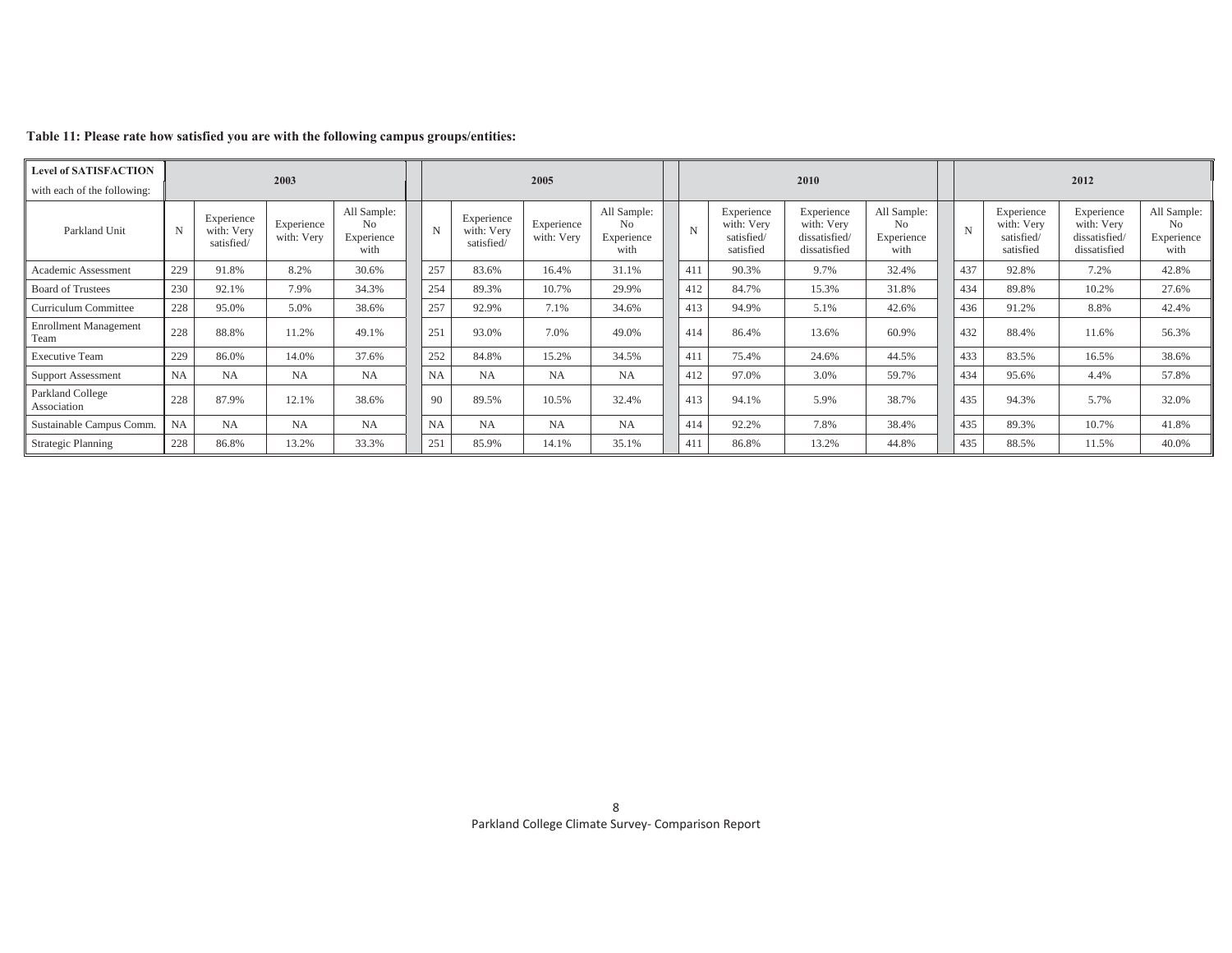| Level of IMPORTANCE with each of the<br>following: |     | 2003                         |                  |             | 2005                         |                         |             | 2010                         |                         |     | 2012                         |                         |
|----------------------------------------------------|-----|------------------------------|------------------|-------------|------------------------------|-------------------------|-------------|------------------------------|-------------------------|-----|------------------------------|-------------------------|
| Parkland group/entity:                             | N   | Very Important/<br>Important | Not<br>Important | $\mathbf N$ | Very Important/<br>Important | <b>Not</b><br>Important | $\mathbf N$ | Very Important/<br>Important | <b>Not</b><br>Important | N   | Very Important/<br>Important | <b>Not</b><br>Important |
| Teaching & Learning relationships                  | 232 | 86.2%                        | 13.8%            | 267         | 88.8%                        | 11.2%                   | 407         | 92.1%                        | 7.9%                    | 435 | 90.3%                        | 9.7%                    |
| Colleagues and collaborators support               | 235 | 94.9%                        | 5.1%             | 267         | 96.3%                        | 3.7%                    | 409         | 98.5%                        | 1.5%                    | 438 | 97.3%                        | 2.7%                    |
| Salary*                                            | 236 | 97.9%                        | 2.1%             | 267         | 98.9%                        | 1.1%                    | 407         | 96.6%                        | 3.4%                    | 438 | 96.3%                        | 3.7%                    |
| Benefits*                                          | NA  | <b>NA</b>                    | <b>NA</b>        | <b>NA</b>   | NA                           | <b>NA</b>               | 404         | 93.3%                        | 6.7%                    | 436 | 93.3%                        | 6.7%                    |
| Union Representation                               | 234 | 84.2%                        | 15.8%            | 267         | 87.3%                        | 12.7%                   | 408         | 84.3%                        | 15.7%                   | 435 | 80.9%                        | 19.1%                   |
| Sabbatical Leave                                   | 231 | 59.3%                        | 40.7%            | 261         | 42.9%                        | 57.1%                   | 407         | 35.9%                        | 64.1%                   | 430 | 34.7%                        | 65.3%                   |
| Rewards and recognition                            | 233 | 73.8%                        | 26.2%            | 266         | 69.5%                        | 30.5%                   | 407         | 67.6%                        | 32.4%                   | 436 | 67.4%                        | 32.6%                   |
| Personal choice & empowerment                      | 232 | 85.8%                        | 14.2%            | 262         | 94.7%                        | 5.3%                    | 407         | 93.4%                        | 6.6%                    | 434 | 94.2%                        | 5.8%                    |
| Work-life balance                                  | 234 | 92.3%                        | 7.7%             | 265         | 95.1%                        | 4.9%                    | 407         | 97.8%                        | 2.2%                    | 437 | 97.0%                        | 3.0%                    |
| Growth through training & development              | 233 | 92.7%                        | 7.3%             | 266         | 95.1%                        | 4.9%                    | 406         | 96.8%                        | 3.2%                    | 436 | 96.3%                        | 3.7%                    |

### **Table12: Please rate how important the following job satisfaction contributors are in doing your job:**

\* Note: The salary and benefits categories were combined in 2003 / 2005 and were spilt out in 2010 / 2012.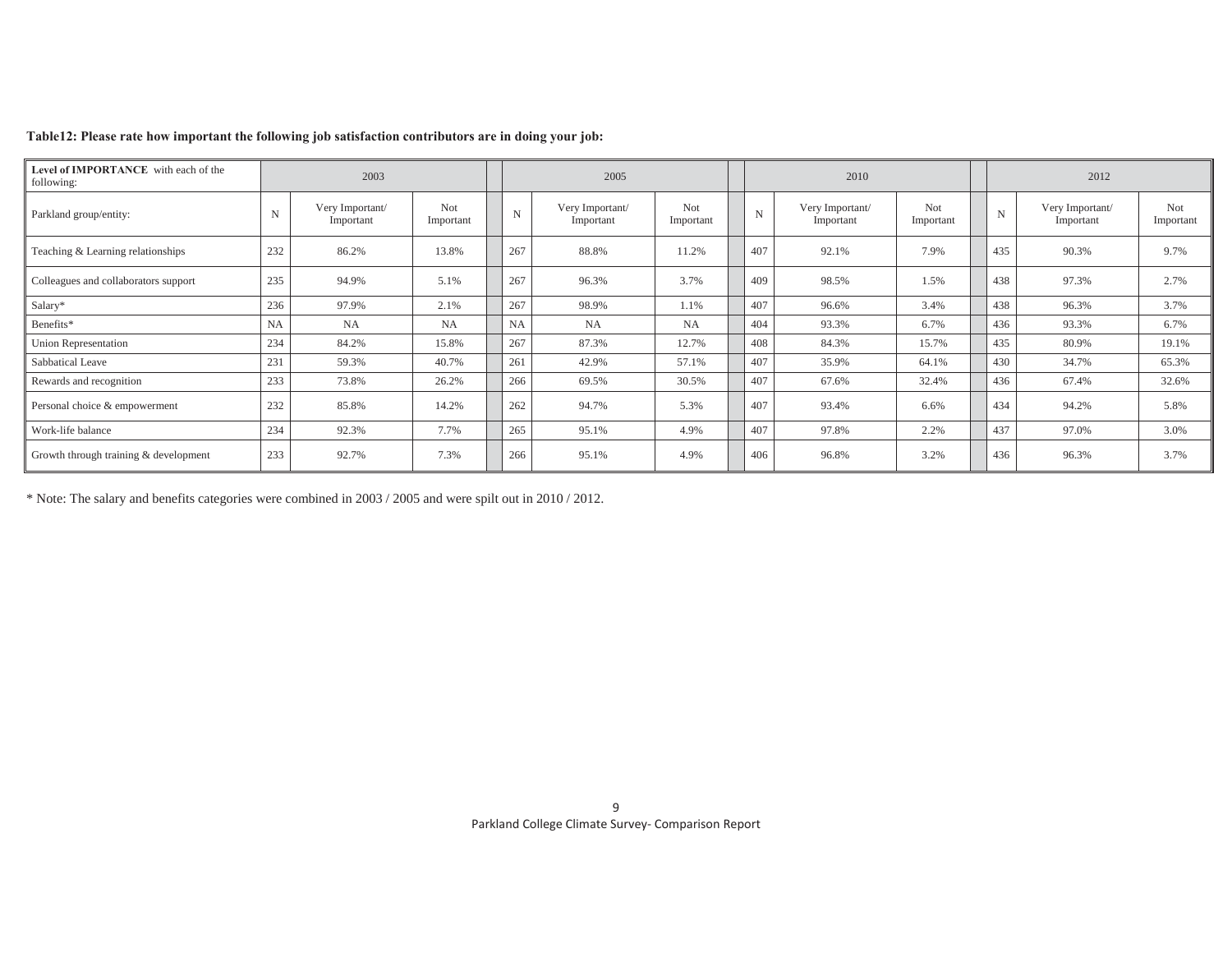|  | Table 13: Please rate how satisfied you are with the following campus groups/entities: |  |  |  |
|--|----------------------------------------------------------------------------------------|--|--|--|
|--|----------------------------------------------------------------------------------------|--|--|--|

| Level of<br><b>SATISFACTION</b><br>with each of the<br>following: |                       |                                                     | 2003                                                      |                                         |       |                                                     | 2005                                                     |                                  |       |                                                     | 2010                                                      |                                  |             |                                                     | 2012                                                      |                                  |
|-------------------------------------------------------------------|-----------------------|-----------------------------------------------------|-----------------------------------------------------------|-----------------------------------------|-------|-----------------------------------------------------|----------------------------------------------------------|----------------------------------|-------|-----------------------------------------------------|-----------------------------------------------------------|----------------------------------|-------------|-----------------------------------------------------|-----------------------------------------------------------|----------------------------------|
| <b>Job Satisfaction</b><br>Contributor                            | N                     | Experience<br>with: Very<br>satisfied/<br>satisfied | Experience<br>with: Verv<br>dissatisfied/<br>dissatisfied | All Sample:<br><b>Not</b><br>Applicable | N     | Experience<br>with: Verv<br>satisfied/<br>satisfied | Experience<br>with: Verv<br>dissatisfied<br>dissatisfied | All Sample:<br>Not<br>Applicable | N     | Experience<br>with: Very<br>satisfied/<br>satisfied | Experience<br>with: Very<br>dissatisfied/<br>dissatisfied | All Sample:<br>Not<br>Applicable | $\mathbf N$ | Experience<br>with: Very<br>satisfied/<br>satisfied | Experience<br>with: Very<br>dissatisfied/<br>dissatisfied | All Sample:<br>Not<br>Applicable |
| Teaching &<br>Learning<br>relationships                           | 224                   | 91.3%                                               | 8.7%                                                      | 12.5%                                   | 266   | 95.4%                                               | 4.6%                                                     | 10.9%                            | 408   | 91.7%                                               | 8.3%                                                      | 8.6%                             | 440         | 92.6%                                               | 7.4%                                                      | 10.7%                            |
| Colleagues and<br>collaborators<br>support                        | 213<br>85.9%<br>14.1% |                                                     | 4.8%                                                      | 269                                     | 85.8% | 14.2%                                               | 5.9%                                                     | 408                              | 84.9% | 15.1%                                               | 1.2%                                                      | 440                              | 82.7%       | 17.3%                                               | 3.0%                                                      |                                  |
| Salary*                                                           | 231                   | 81.2%                                               | 18.8%                                                     | 0.9%                                    | 264   | 81.7%                                               | 18.3%                                                    | 0.8%                             | 407   | 78.7%                                               | 21.3%                                                     | 0.7%                             | 440         | 75.4%                                               | 24.6%                                                     | 1.1%                             |
| Benefits*                                                         | NA                    | NA                                                  | NA                                                        | <b>NA</b>                               | NA    | NA                                                  | <b>NA</b>                                                | NA                               | 409   | 87.6%                                               | 12.4%                                                     | 7.3%                             | 439         | 89.2%                                               | 10.8%                                                     | 7.3%                             |
| Union<br>Representation                                           | 233                   | 82.0%                                               | 18.0%                                                     | 14.2%                                   | 265   | 89.7%                                               | 10.3%                                                    | 12.1%                            | 404   | 87.9%                                               | 12.1%                                                     | 9.9%                             | 438         | 81.1%                                               | 18.9%                                                     | 13.0%                            |
| Sabbatical Leave                                                  | 230                   | 75.7%                                               | 24.3%                                                     | 67.8%                                   | 259   | 82.4%                                               | 17.6%                                                    | 67.2%                            | 409   | 79.1%                                               | 20.9%                                                     | 66.0%                            | 438         | 78.2%                                               | 21.8%                                                     | 64.4%                            |
| Rewards and<br>recognition                                        | 231                   | 61.9%                                               | 38.1%                                                     | 30.7%                                   | 263   | 68.3%                                               | 31.7%                                                    | 30.4%                            | 406   | 69.7%                                               | 30.3%                                                     | 20.4%                            | 436         | 70.6%                                               | 29.4%                                                     | 15.8%                            |
| Personal choice &<br>empowerment                                  | 231                   | 79.0%                                               | 21.0%                                                     | 21.6%                                   | 260   | 80.5%                                               | 19.5%                                                    | 13.1%                            | 403   | 80.9%                                               | 19.1%                                                     | 7.9%                             | 438         | 79.4%                                               | 20.6%                                                     | 8.0%                             |
| Work-life balance                                                 | 233                   | 75.5%                                               | 24.5%                                                     | 12.4%                                   | 263   | 80.0%                                               | 20.0%                                                    | 6.8%                             | 407   | 46.0%                                               | 24.0%                                                     | 2.7%                             | 440         | 78.1%                                               | 21.9%                                                     | 4.3%                             |
| Growth through<br>training &<br>development                       | 232                   | 84.5%                                               | 15.5%                                                     | 11.2%                                   | 266   | 86.9%                                               | 13.1%                                                    | 5.6%                             | 403   | 78.9%                                               | 21.1%                                                     | 6.0%                             | 439         | 80.3%                                               | 19.7%                                                     | 6.2%                             |

\* Note: The salary and benefits categories were combined in 2003 and 2005 and were spilt out in 2010.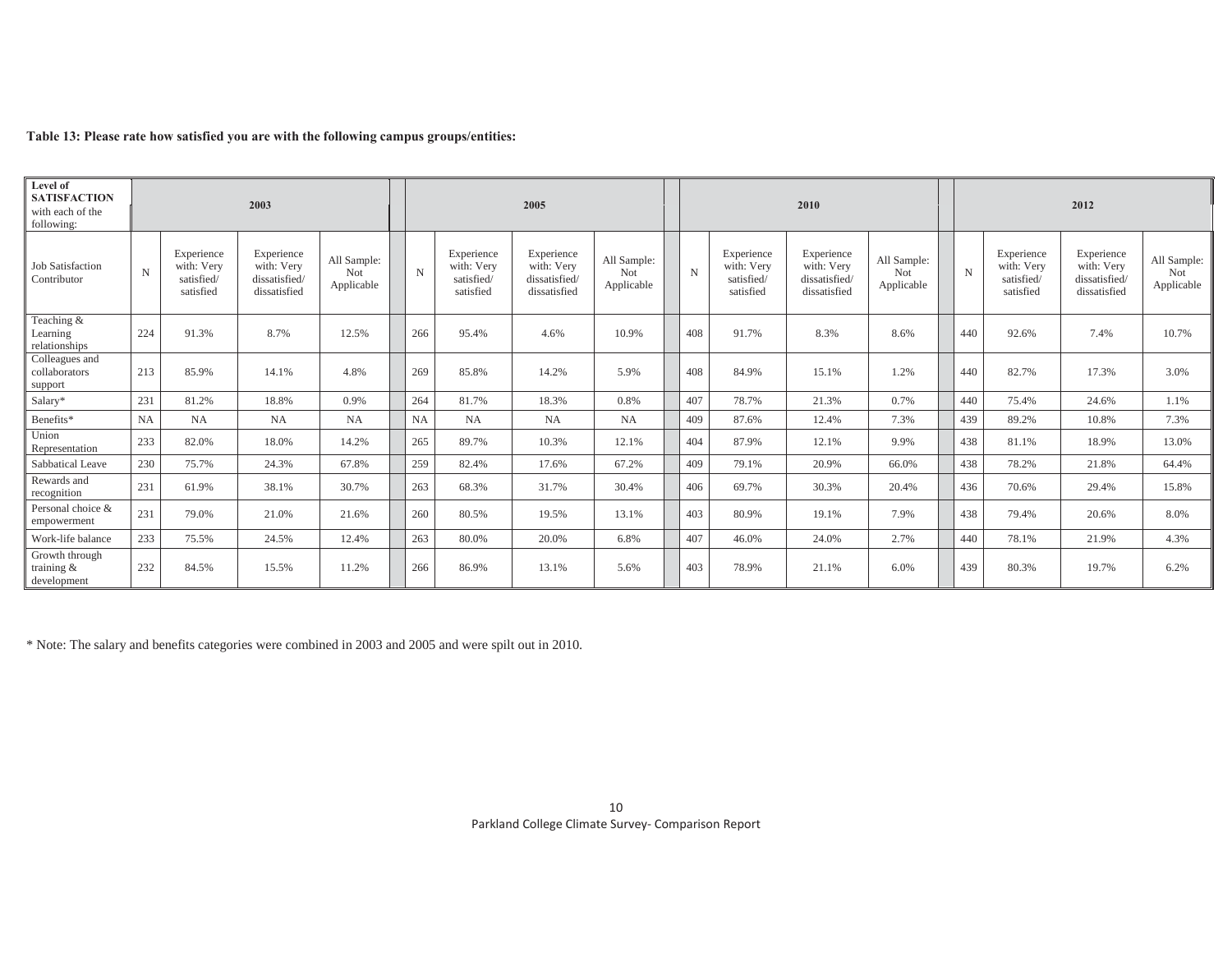### **Table 14: Please rate how important the following statements are to you:**

| Level of IMPORTANCE with each of the following:                                                     |             | 2003                         |                   |             | 2005                         |                   |             | 2010                         |                   |     | 2012                         |                         |
|-----------------------------------------------------------------------------------------------------|-------------|------------------------------|-------------------|-------------|------------------------------|-------------------|-------------|------------------------------|-------------------|-----|------------------------------|-------------------------|
| <b>Statement:</b>                                                                                   | $\mathbf N$ | Very Important/<br>Important | Not.<br>Important | $\mathbf N$ | Very Important/<br>Important | Not.<br>Important | $\mathbf N$ | Very Important/<br>Important | Not.<br>Important | N   | Very Important/<br>Important | <b>Not</b><br>Important |
| My supervisor meets with me as appropriate to discuss<br>my performance, career, and/or promotions. | 234         | 95.7%                        | 4.3%              | 268         | 94.8%                        | 5.2%              | 406         | 92.4%                        | 7.6%              | 493 | 93.3%                        | 6.7%                    |
| I feel that I have received adequate guidance/mentoring<br>from colleagues                          | 236         | 97.0%                        | 3.0%              | 266         | 94.7%                        | 5.3%              | 406         | 94.6%                        | 5.4%              | 493 | 93.5%                        | 6.5%                    |
| Faculty or staff who are openly critical of Parkland have<br>no cause to fear retribution.          | 229         | 93.0%                        | 7.0%              | 263         | 92.4%                        | 7.6%              | 405         | 93.3%                        | 6.7%              | 426 | 94.4%                        | 5.6%                    |
| Expectations concerning promotions and career<br>advancement are made clear.                        | 234         | 96.6%                        | 3.4%              | 261         | 95.0%                        | 5.0%              | 404         | 95.0%                        | 5.0%              | 428 | 95.8%                        | 4.2%                    |
| My department holds regularly scheduled staff meetings.                                             | NA          | NA                           | NA                | NA          | <b>NA</b>                    | NA                | 403         | 87.6%                        | 12.4%             | 428 | 89.5%                        | 10.5%                   |
| Career advancement and salary decisions are made fairly.                                            | 234         | 98.3%                        | 1.7%              | 266         | 99.2%                        | 0.8%              | 401         | 98.5%                        | 1.5%              | 429 | 98.4%                        | 1.6%                    |
| Search committees have made a serious effort to hire<br>racial/ethnic minorities and women.         | 236         | 86.0%                        | 14.0%             | 266         | 83.8%                        | 16.2%             | 401         | 82.0%                        | 18.0%             | 427 | 83.6%                        | 16.4%                   |
| There is a desire among my colleagues to enhance<br>diversity.                                      | 235         | 84.3%                        | 15.7%             | 264         | 81.1%                        | 18.9%             | 402         | 80.6%                        | 19.4%             | 429 | 82.1%                        | 17.9%                   |
| There is a desire for teamwork and for balancing personal<br>well-being with concern for others.    | 236         | 96.6%                        | 3.4%              | 267         | 97.4%                        | 2.6%              | 405         | 97.5%                        | 2.5%              | 429 | 97.4%                        | 2.6%                    |
| I have good interactions with my colleagues.                                                        | 240         | 100.0%                       | 0.0%              | 268         | 99.6%                        | 0.4%              | 404         | 99.0%                        | 1.0%              | 429 | 99.3%                        | 0.7%                    |
| There is a commitment to quality at Parkland.                                                       | 240         | 99.6%                        | 0.4%              | 268         | 100.0%                       | 0.0%              | 403         | 99.5%                        | 0.5%              | 430 | 99.3%                        | 0.7%                    |
| My colleagues care about Parkland students                                                          | 240         | 97.9%                        | 2.1%              | 267         | 100.0%                       | 0.0%              | 402         | 99.5%                        | 0.5%              | 431 | 99.1%                        | 0.9%                    |
| I feel that my workload is appropriate.                                                             | 240         | 99.6%                        | 0.4%              | 268         | 99.6%                        | 0.4%              | 404         | 99.0%                        | 1.0%              | 431 | 98.8%                        | 1.2%                    |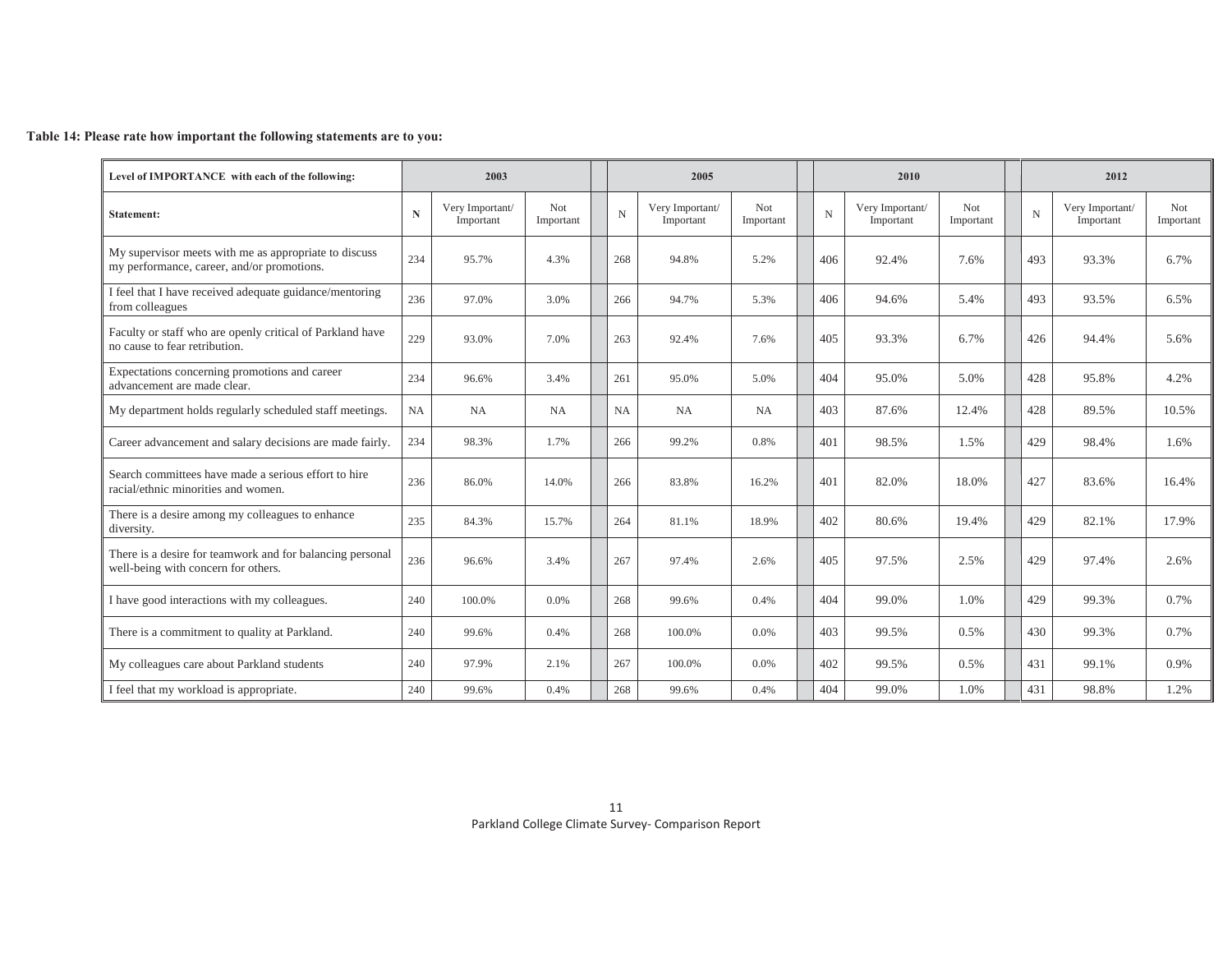|  | Table 15: Please rate your level of agreement as to whether you agree or disagree with the following statements: |  |
|--|------------------------------------------------------------------------------------------------------------------|--|
|  |                                                                                                                  |  |

| Level of<br><b>AGREEMENT</b><br>with each of the<br>following:                                                  |             |                                                 | 2003                                                  |                                         |             |                                                 | 2005                                                  |                                         |             |                                                 | 2010                                                  |                                         |             |                                                 | 2012                                                  |                                                     |
|-----------------------------------------------------------------------------------------------------------------|-------------|-------------------------------------------------|-------------------------------------------------------|-----------------------------------------|-------------|-------------------------------------------------|-------------------------------------------------------|-----------------------------------------|-------------|-------------------------------------------------|-------------------------------------------------------|-----------------------------------------|-------------|-------------------------------------------------|-------------------------------------------------------|-----------------------------------------------------|
| Statement:                                                                                                      | $\mathbf N$ | Experience<br>with:<br>Strongly<br>Agree/ Agree | Experience<br>with: Strongly<br>Disagree/<br>Disagree | All Sample:<br>No<br>Experience<br>with | $\mathbf N$ | Experience<br>with:<br>Strongly<br>Agree/ Agree | Experience<br>with: Strongly<br>Disagree/<br>Disagree | All Sample:<br>No<br>Experience<br>with | $\mathbf N$ | Experience<br>with:<br>Strongly<br>Agree/ Agree | Experience<br>with: Strongly<br>Disagree/<br>Disagree | All Sample:<br>No<br>Experience<br>with | $\mathbf N$ | Experience<br>with:<br>Strongly<br>Agree/ Agree | Experience<br>with: Strongly<br>Disagree/<br>Disagree | All Sample:<br>N <sub>o</sub><br>Experience<br>with |
| My supervisor meets<br>with me as<br>appropriate to discuss<br>my performance,<br>career, and/or<br>promotions. | 231         | 79.4%                                           | 20.6%                                                 | 3.5%                                    | 264         | 82.5%                                           | 17.5%                                                 | 2.7%                                    | 405         | 73.3%                                           | 26.7%                                                 | 2.0%                                    | 434         | 82.1%                                           | 17.9%                                                 | 2.1%                                                |
| I feel that I have<br>received adequate<br>guidance/ mentoring<br>from colleagues                               | 234         | 80.5%                                           | 19.5%                                                 | 3.4%                                    | 265         | 83.2%                                           | 16.8%                                                 | 3.4%                                    | 403         | 77.8%                                           | 22.2%                                                 | 1.5%                                    | 433         | 84.7%                                           | 15.3%                                                 | 1.6%                                                |
| Faculty or staff who is<br>openly critical of<br>Parkland have no<br>cause to fear<br>retribution.              | 231         | 51.1%                                           | 48.9%                                                 | 17.7%                                   | 263         | 48.6%                                           | 51.4%                                                 | 20.9%                                   | 404         | 50.2%                                           | 49.8%                                                 | 18.1%                                   | 435         | 63.7%                                           | 36.3%                                                 | 13.3%                                               |
| Expectations<br>concerning<br>promotions and career<br>advancement are<br>made clear.                           | 234         | 59.3%                                           | 40.7%                                                 | 10.7%                                   | 263         | 63.5%                                           | 36.5%                                                 | 11.4%                                   | 405         | 55.6%                                           | 44.4%                                                 | 13.3%                                   | 433         | 69.0%                                           | 31.0%                                                 | 9.2%                                                |
| My department holds<br>regularly scheduled<br>staff meetings.                                                   | NA          | NA                                              | NA                                                    | NA                                      | NA          | NA                                              | NA                                                    | NA                                      | 403         | 78.9%                                           | 21.1%                                                 | 3.5%                                    | 434         | 82.9%                                           | 17.1%                                                 | 3.5%                                                |
| Career advancement<br>and salary decisions<br>are made fairly.                                                  | 228         | 55.7%                                           | 44.3%                                                 | 14.9%                                   | 265         | 57.1%                                           | 42.9%                                                 | 14.7%                                   | 403         | 58.5%                                           | 41.5%                                                 | 15.6%                                   | 432         | 75.4%                                           | 24.6%                                                 | 14.4%                                               |
| Search committees<br>have made a serious<br>effort to hire<br>racial/ethnic<br>minorities and<br>women.         | 234         | 88.2%                                           | 11.8%                                                 | 20.1%                                   | 265         | 85.8%                                           | 14.2%                                                 | 20.0%                                   | 405         | 82.8%                                           | 17.2%                                                 | 19.8%                                   | 431         | 90.2%                                           | 9.8%                                                  | 18.8%                                               |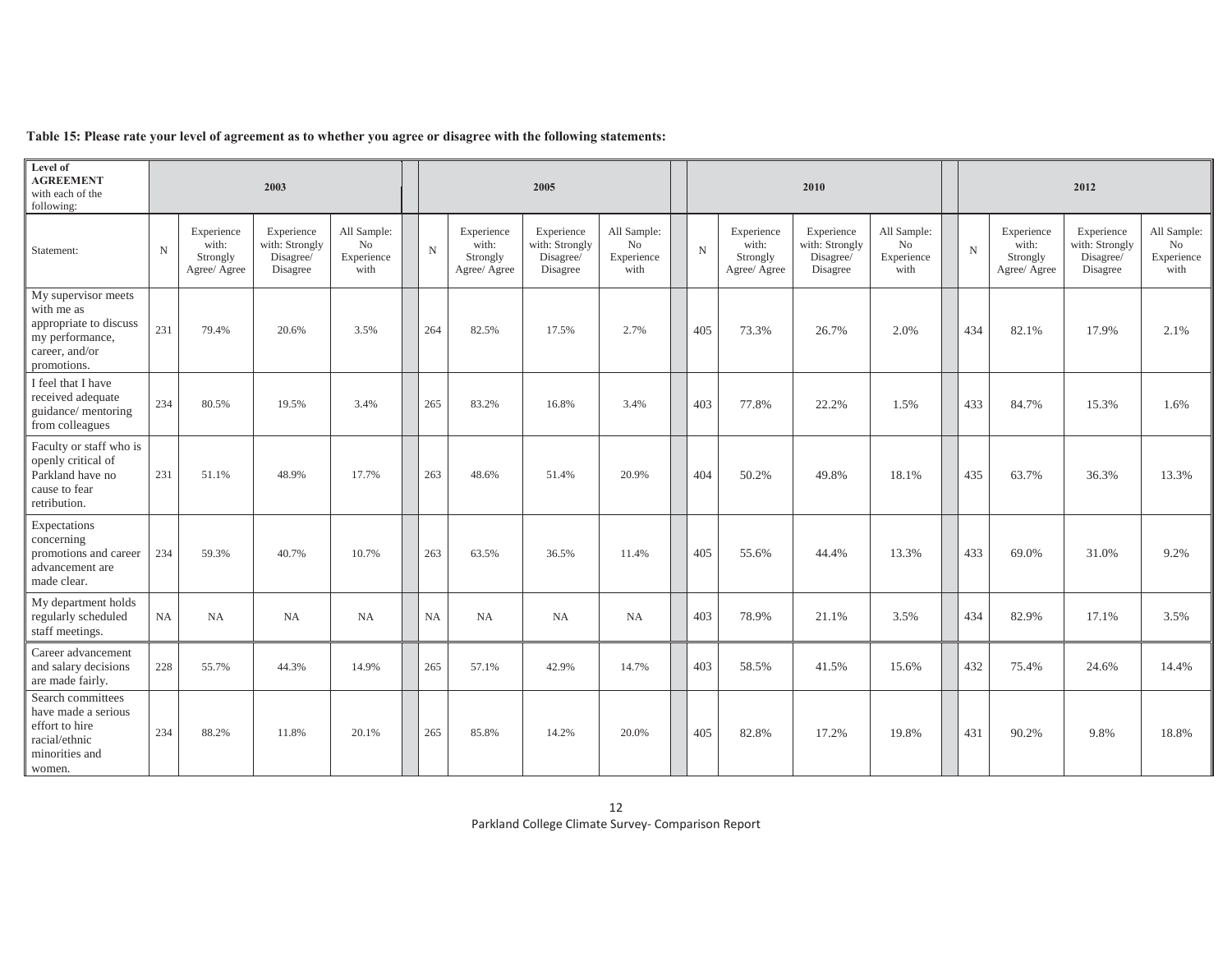| Level of<br><b>AGREEMENT</b>                                                                              |             |                                                 | 2003                                                  |                                         |             |                                                 | 2005                                                  |                                                     |     |                                                 | 2010                                                  |                                                     |             |                                                 | 2012                                                  |                                                     |
|-----------------------------------------------------------------------------------------------------------|-------------|-------------------------------------------------|-------------------------------------------------------|-----------------------------------------|-------------|-------------------------------------------------|-------------------------------------------------------|-----------------------------------------------------|-----|-------------------------------------------------|-------------------------------------------------------|-----------------------------------------------------|-------------|-------------------------------------------------|-------------------------------------------------------|-----------------------------------------------------|
| Statement:                                                                                                | $\mathbf N$ | Experience<br>with:<br>Strongly<br>Agree/ Agree | Experience<br>with: Strongly<br>Disagree/<br>Disagree | All Sample:<br>No<br>Experience<br>with | $\mathbf N$ | Experience<br>with:<br>Strongly<br>Agree/ Agree | Experience<br>with: Strongly<br>Disagree/<br>Disagree | All Sample:<br>N <sub>o</sub><br>Experience<br>with | N   | Experience<br>with:<br>Strongly<br>Agree/ Agree | Experience<br>with: Strongly<br>Disagree/<br>Disagree | All Sample:<br>N <sub>o</sub><br>Experience<br>with | $\mathbf N$ | Experience<br>with:<br>Strongly<br>Agree/ Agree | Experience<br>with: Strongly<br>Disagree/<br>Disagree | All Sample:<br>N <sub>o</sub><br>Experience<br>with |
| There is a desire<br>among my colleagues<br>to enhance diversity.                                         | 231         | 81.2%                                           | 18.8%                                                 | 12.6%                                   | 264         | 82.3%                                           | 17.7%                                                 | 16.7%                                               | 400 | 79.8%                                           | 20.2%                                                 | 14.8%                                               | 427         | 84.7%                                           | 15.3%                                                 | 15.9%                                               |
| There is a desire for<br>teamwork and for<br>balancing personal<br>well-being with<br>concern for others. | 230         | 80.6%                                           | 19.4%                                                 | 3.5%                                    | 267         | 79.6%                                           | 20.7%                                                 | 4.1%                                                | 404 | 75.6%                                           | 24.4%                                                 | 3.5%                                                | 428         | 86.9%                                           | 13.1%                                                 | 3.3%                                                |
| I have good<br>interactions with my<br>colleagues.                                                        | 233         | 93.9%                                           | 6.1%                                                  | 0.9%                                    | 269         | 94.4%                                           | 5.6%                                                  | 0.0%                                                | 406 | 91.3%                                           | 8.7%                                                  | 0.5%                                                | 435         | 93.4%                                           | 6.6%                                                  | 0.5%                                                |
| There is a<br>commitment to<br>quality at Parkland.                                                       | 235         | 86.6%                                           | 13.4%                                                 | 1.7%                                    | 268         | 86.5%                                           | 13.5%                                                 | 0.7%                                                | 403 | 87.1%                                           | 12.9%                                                 | $0.0\%$                                             | 434         | 91.8%                                           | 8.2%                                                  | 0.5%                                                |
| My colleagues care<br>about Parkland<br>students                                                          | 235         | 92.7%                                           | 7.3%                                                  | 0.9%                                    | 267         | 93.2%                                           | 6.8%                                                  | 0.4%                                                | 403 | 93.8%                                           | 6.2%                                                  | 0.0%                                                | 436         | 95.3%                                           | 4.7%                                                  | 0.5%                                                |
| I feel that my<br>workload is<br>appropriate.                                                             | 230         | 73.6%                                           | 26.4%                                                 | 1.3%                                    | 268         | 79.5%                                           | 20.5%                                                 | 0.0%                                                | 403 | 76.1%                                           | 23.9%                                                 | 0.5%                                                | 433         | 81.9%                                           | 18.1%                                                 | 0.5%                                                |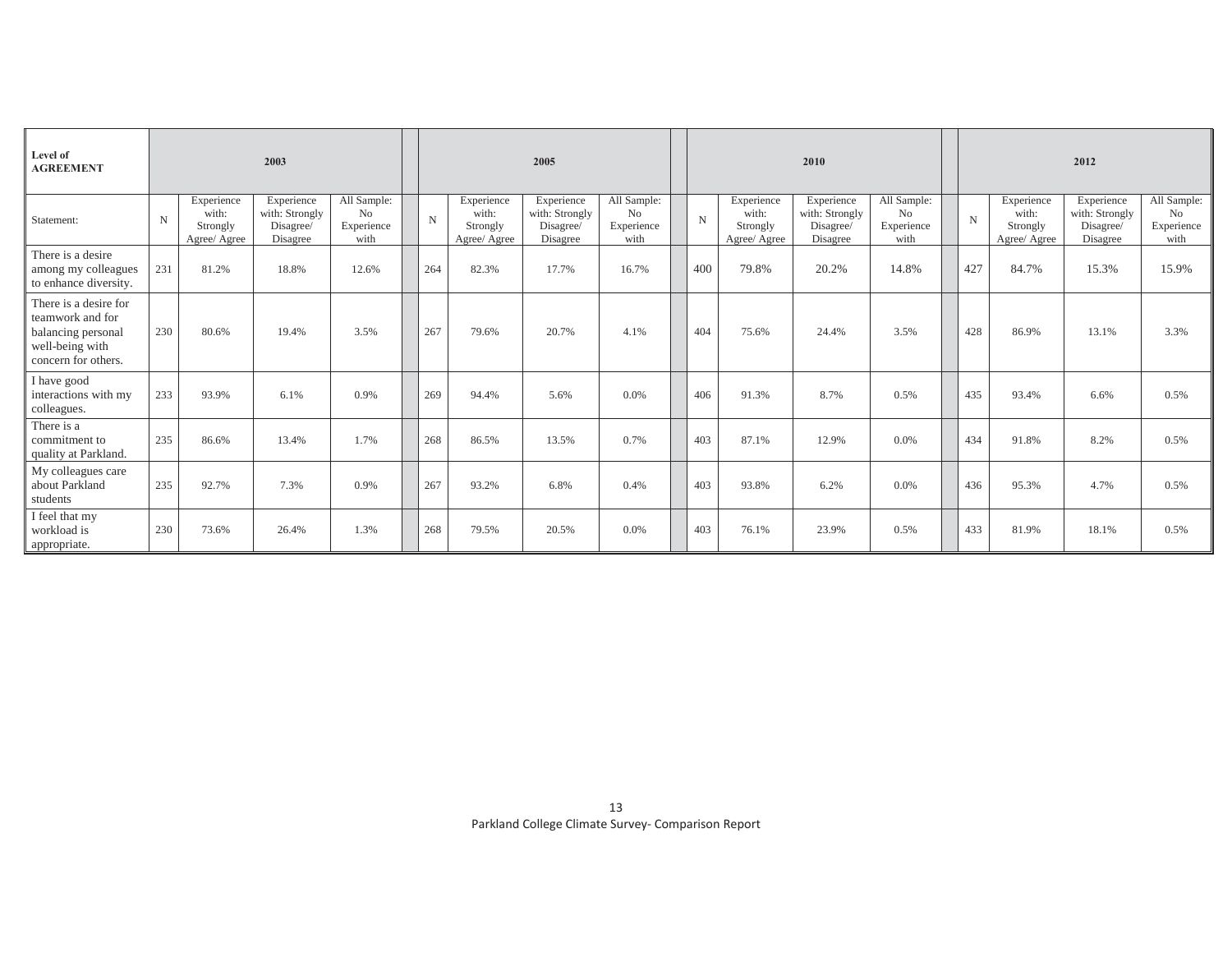|  |  | Table 16: Please rate your level of agreement as to whether you agree or disagree with the following statements: |
|--|--|------------------------------------------------------------------------------------------------------------------|
|  |  |                                                                                                                  |

| Level of<br><b>AGREEMENT</b><br>with each of the<br>following: |                       |                                                 | 2003                                                  |                                         |       |                                                 | 2005                                                  |                                                     |       |                                                 | 2010                                                  |                                                     |             |                                                 | 2012                                                  |                                         |
|----------------------------------------------------------------|-----------------------|-------------------------------------------------|-------------------------------------------------------|-----------------------------------------|-------|-------------------------------------------------|-------------------------------------------------------|-----------------------------------------------------|-------|-------------------------------------------------|-------------------------------------------------------|-----------------------------------------------------|-------------|-------------------------------------------------|-------------------------------------------------------|-----------------------------------------|
| Statement:                                                     | $\mathbf N$           | Experience<br>with:<br>Strongly<br>Agree/ Agree | Experience<br>with: Strongly<br>Disagree/<br>Disagree | All Sample:<br>No<br>Experience<br>with | N     | Experience<br>with:<br>Strongly<br>Agree/ Agree | Experience<br>with: Strongly<br>Disagree/<br>Disagree | All Sample:<br>N <sub>o</sub><br>Experience<br>with | N     | Experience<br>with:<br>Strongly<br>Agree/ Agree | Experience<br>with: Strongly<br>Disagree/<br>Disagree | All Sample:<br>N <sub>o</sub><br>Experience<br>with | $\mathbf N$ | Experience<br>with:<br>Strongly<br>Agree/ Agree | Experience<br>with: Strongly<br>Disagree/<br>Disagree | All Sample:<br>No<br>Experience<br>with |
| I feel                                                         | 225<br>36.9%<br>63.1% |                                                 |                                                       |                                         |       |                                                 |                                                       |                                                     |       |                                                 |                                                       |                                                     |             |                                                 |                                                       |                                         |
| overwhelmed.                                                   |                       | 4.9%                                            | 262                                                   | 28.2%                                   | 71.8% | 5.3%                                            | 392                                                   | 39.1%                                               | 60.9% | 1.5%                                            | 433                                                   | 39.8%                                               | 60.2%       | 0.7%                                            |                                                       |                                         |
| The college treats                                             |                       |                                                 |                                                       |                                         |       |                                                 |                                                       |                                                     |       |                                                 |                                                       |                                                     |             |                                                 |                                                       |                                         |
| all employees                                                  |                       |                                                 |                                                       |                                         |       |                                                 |                                                       |                                                     |       |                                                 |                                                       |                                                     |             |                                                 |                                                       |                                         |
| fairly.                                                        | 231                   | 50.0%                                           | 50.0%                                                 | 7.4%                                    | 261   | 56.3%                                           | 43.7%                                                 | 8.8%                                                | 377   | 58.4%                                           | 41.6%                                                 | 5.7%                                                | 436         | 60.3%                                           | 39.7%                                                 | 6.9%                                    |
| Morale is                                                      |                       |                                                 |                                                       |                                         |       |                                                 |                                                       |                                                     |       |                                                 |                                                       |                                                     |             |                                                 |                                                       |                                         |
| increasing among                                               |                       |                                                 |                                                       |                                         |       |                                                 |                                                       |                                                     |       |                                                 |                                                       |                                                     |             |                                                 |                                                       |                                         |
| my colleagues.                                                 | 221                   | 48.5%                                           | 515.0%                                                | 8.6%                                    | 262   | 51.7%                                           | 48.3%                                                 | 8.4%                                                | 376   | 39.1%                                           | 60.9%                                                 | 5.5%                                                | 434         | 44.3%                                           | 55.7%                                                 | 6.5%                                    |
| If I had to do it                                              |                       |                                                 |                                                       |                                         |       |                                                 |                                                       |                                                     |       |                                                 |                                                       |                                                     |             |                                                 |                                                       |                                         |
| over again, I                                                  |                       |                                                 |                                                       |                                         |       |                                                 |                                                       |                                                     |       |                                                 |                                                       |                                                     |             |                                                 |                                                       |                                         |
| would take a job at                                            |                       |                                                 |                                                       |                                         |       |                                                 |                                                       |                                                     |       |                                                 |                                                       |                                                     |             |                                                 |                                                       |                                         |
| Parkland.                                                      | 233                   | 93.6%                                           | 6.4%                                                  | 3.0%                                    | 263   | 95.4%                                           | 4.6%                                                  | 0.4%                                                | 399   | 92.5%                                           | 7.5%                                                  | 0.7%                                                | 435         | 93.5%                                           | 6.5%                                                  | 1.1%                                    |
| I've looked for                                                |                       |                                                 |                                                       |                                         |       |                                                 |                                                       |                                                     |       |                                                 |                                                       |                                                     |             |                                                 |                                                       |                                         |
| other employment                                               |                       |                                                 |                                                       |                                         |       |                                                 |                                                       |                                                     |       |                                                 |                                                       |                                                     |             |                                                 |                                                       |                                         |
| inside academia.                                               | NA                    | <b>NA</b>                                       | NA                                                    | <b>NA</b>                               | NA    | <b>NA</b>                                       | <b>NA</b>                                             | NA                                                  | 340   | 45.2%                                           | 54.8%                                                 | 13.6%                                               | 434         | 45.5%                                           | 54.5%                                                 | 15.4%                                   |
| I've looked for                                                |                       |                                                 |                                                       |                                         |       |                                                 |                                                       |                                                     |       |                                                 |                                                       |                                                     |             |                                                 |                                                       |                                         |
| other employment                                               |                       |                                                 |                                                       |                                         |       |                                                 |                                                       |                                                     |       |                                                 |                                                       |                                                     |             |                                                 |                                                       |                                         |
| outside academia.                                              | <b>NA</b><br>NA<br>NA |                                                 |                                                       | NA                                      | NA    | <b>NA</b>                                       | NA                                                    | <b>NA</b>                                           | 339   | 35.7%                                           | 64.3%                                                 | 13.2%                                               | 432         | 34.4%                                           | 65.6%                                                 | 13.9%                                   |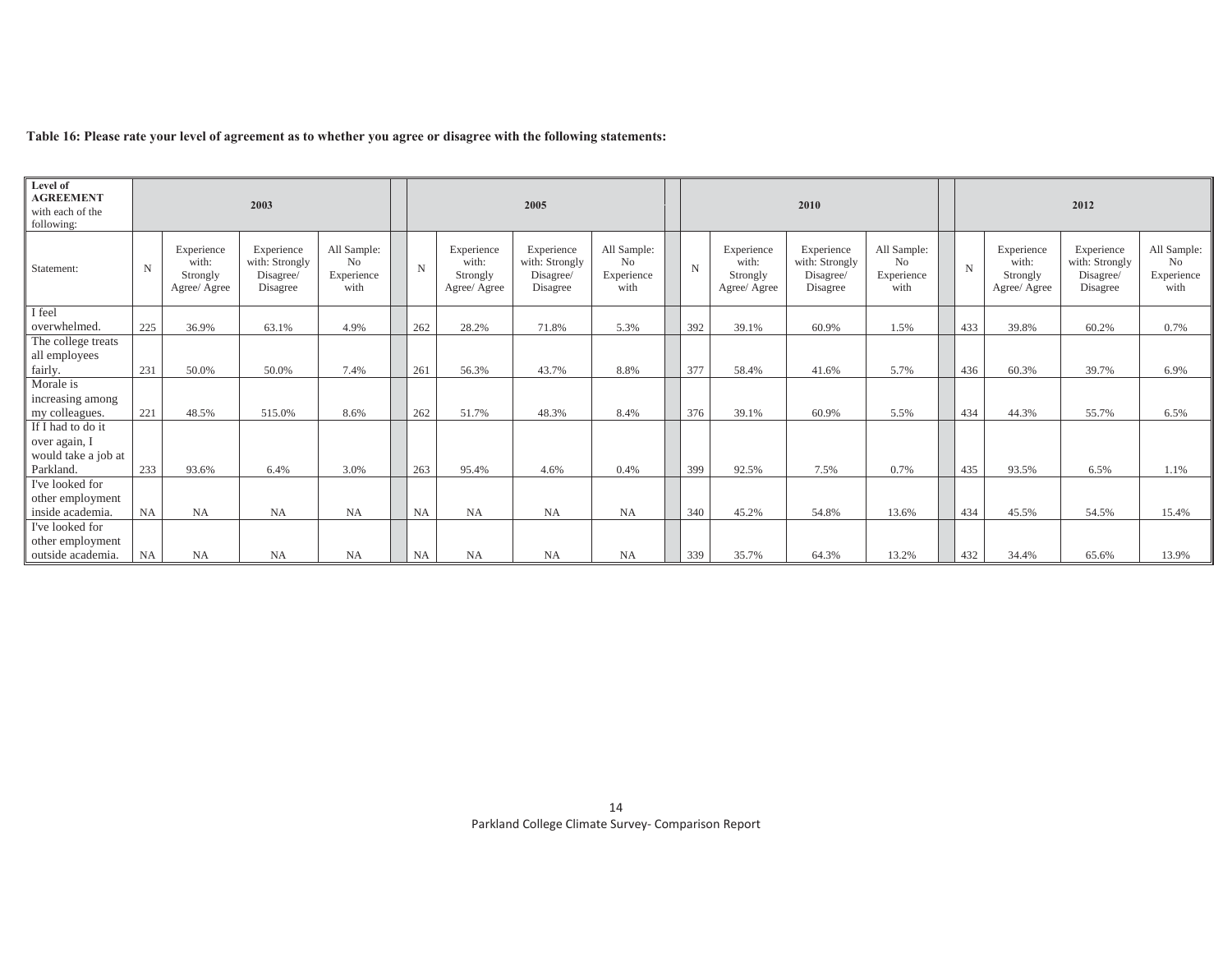### **Table 17: Please rate how important the following statements are to you:**

| Level of IMPORTANCE with each of the following:                                             |             | 2003                         |                   |             | 2005                         |                         |             | 2010                         |                         |             | 2010                         |                         |
|---------------------------------------------------------------------------------------------|-------------|------------------------------|-------------------|-------------|------------------------------|-------------------------|-------------|------------------------------|-------------------------|-------------|------------------------------|-------------------------|
| <b>Statement:</b>                                                                           | $\mathbf N$ | Very Important/<br>Important | Not.<br>Important | $\mathbf N$ | Very Important/<br>Important | <b>Not</b><br>Important | $\mathbf N$ | Very Important/<br>Important | <b>Not</b><br>Important | $\mathbf N$ | Very Important/<br>Important | <b>Not</b><br>Important |
| Parkland's fiscal resources are managed responsibly.                                        | NA          | NA                           | NA                | <b>NA</b>   | NA                           | <b>NA</b>               | 390         | 98.5%                        | 1.5%                    | 421         | 98.8%                        | 1.2%                    |
| Information about Parkland's fiscal condition (i.e. budget) is<br>communicated effectively. | NA          | NA                           | <b>NA</b>         | <b>NA</b>   | <b>NA</b>                    | <b>NA</b>               | 391         | 96.9%                        | 3.1%                    | 420         | 97.9%                        | 2.1%                    |
| There is a common institutional direction and focus.                                        | 231         | 95.2%                        | 4.8%              | 262         | 96.9%                        | 3.1%                    | 387         | 98.4%                        | 1.6%                    | 420         | 97.6%                        | 2.4%                    |
| I have a clear understanding of Parkland's planning process.                                | 226         | 86.7%                        | 13.3%             | 262         | 9.9%                         | 90.1%                   | 387         | 90.7%                        | 9.3%                    | 420         | 91.9%                        | 8.1%                    |
| Units are working toward common institutional goals.                                        | 226         | 93.4%                        | 6.6%              | 260         | 95.8%                        | 4.2%                    | 383         | 97.7%                        | 2.3%                    | 417         | 96.4%                        | 3.6%                    |
| Data and information is used effectively to identify and solve<br>institutional problems.   | 224         | 93.8%                        | 6.3%              | 256         | 97.6%                        | 2.7%                    | 387         | 96.9%                        | 3.1%                    | 421         | 97.6%                        | 2.4%                    |
| The planning process includes representatives from the<br>community and local businesses.   | 210         | 90.0%                        | 10.0%             | 249         | 90.8%                        | 9.2%                    | 383         | 89.6%                        | 10.4%                   | 417         | 92.3%                        | 7.7%                    |
| The planning process has made a difference in how my unit<br>operates.                      | 207         | 87.0%                        | 13.0%             | 235         | 86.0%                        | 14.0%                   | 383         | 87.2%                        | 12.8%                   | 416         | 90.9%                        | 9.1%                    |
| The planning process includes consideration for the need for<br>improved facilities.        | NA          | NA                           | NA                | <b>NA</b>   | NA                           | <b>NA</b>               | 384         | 95.3%                        | 4.7%                    | 416         | 95.9%                        | 4.1%                    |
| Opportunities exist to provide input into the departmental<br>planning process.             | <b>NA</b>   | <b>NA</b>                    | NA                | <b>NA</b>   | NA                           | <b>NA</b>               | 385         | 95.3%                        | 4.7%                    | 420         | 95.5%                        | 4.5%                    |
| The annual plan ranking process is a fair method allocating<br>discretionary dollars.       | 207         | 91.3%                        | 8.7%              | 239         | 94.6%                        | 5.4%                    | 383         | 91.4%                        | 8.6%                    | 416         | 92.5%                        | 7.5%                    |
| I play a role in the planning process.                                                      | 212         | 78.8%                        | 21.2%             | 238         | 77.7%                        | 22.3%                   | 383         | 78.6%                        | 21.4%                   | 414         | 79.5%                        | 20.5%                   |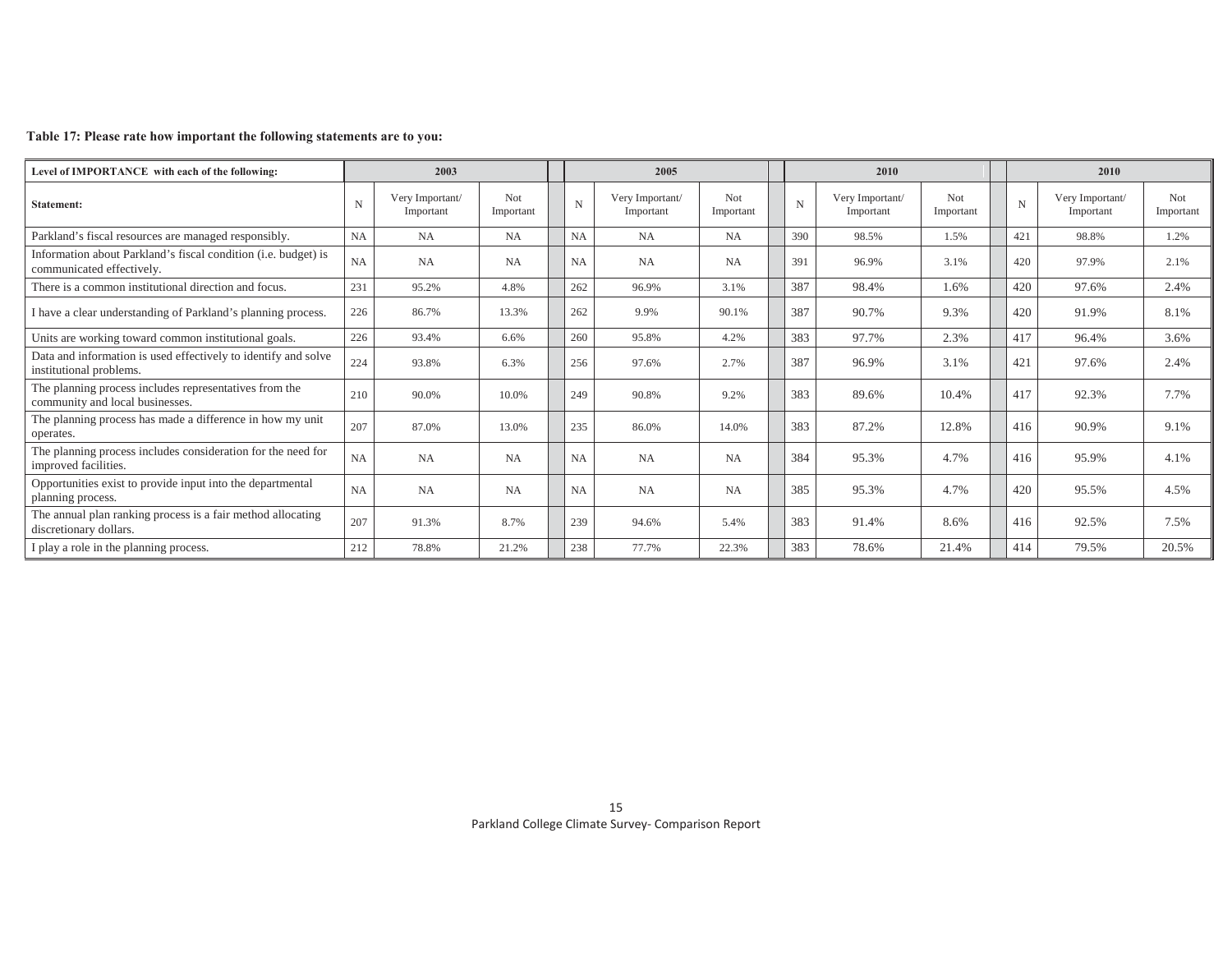### **Table 18: Please rate your level of agreement as to whether you agree or disagree with the following statements:**

| <b>Level of AGREEMENT</b>                                                                      |           |                                                    |                                                       |                                                        |             |                                                    |                                                          |                                                        |     |                                                    |                                                          |                                                        |             |                                                    |                                                          |                                                        |
|------------------------------------------------------------------------------------------------|-----------|----------------------------------------------------|-------------------------------------------------------|--------------------------------------------------------|-------------|----------------------------------------------------|----------------------------------------------------------|--------------------------------------------------------|-----|----------------------------------------------------|----------------------------------------------------------|--------------------------------------------------------|-------------|----------------------------------------------------|----------------------------------------------------------|--------------------------------------------------------|
| with each of the following:                                                                    |           |                                                    | 2003                                                  |                                                        |             |                                                    | 2005                                                     |                                                        |     |                                                    | 2010                                                     |                                                        |             |                                                    | 2012                                                     |                                                        |
| Statement:                                                                                     | N         | Experience<br>with:<br>Strongly<br>Agree/<br>Agree | Experience<br>with: Strongly<br>Disagree/<br>Disagree | All<br>Sample:<br>N <sub>0</sub><br>Experience<br>with | $\mathbf N$ | Experience<br>with:<br>Strongly<br>Agree/<br>Agree | Experience<br>with:<br>Strongly<br>Disagree/<br>Disagree | All<br>Sample:<br>N <sub>0</sub><br>Experience<br>with | N   | Experience<br>with:<br>Strongly<br>Agree/<br>Agree | Experience<br>with:<br>Strongly<br>Disagree/<br>Disagree | All<br>Sample:<br>N <sub>0</sub><br>Experience<br>with | $\mathbf N$ | Experience<br>with:<br>Strongly<br>Agree/<br>Agree | Experience<br>with:<br>Strongly<br>Disagree/<br>Disagree | All<br>Sample:<br>N <sub>0</sub><br>Experience<br>with |
| Parkland's fiscal resources are managed<br>responsibly.                                        | <b>NA</b> | NA                                                 | NA                                                    | <b>NA</b>                                              | NA          | <b>NA</b>                                          | <b>NA</b>                                                | NA                                                     | 398 | 88.1%                                              | 11.9%                                                    | 11.6%                                                  | 428         | 89.0%                                              | 11.0%                                                    | 11.0%                                                  |
| Information about Parkland's fiscal<br>condition (i.e. budget) is communicated<br>effectively. | <b>NA</b> | NA                                                 | NA                                                    | NA                                                     | NA          | NA                                                 | NA                                                       | NA                                                     | 396 | 85.8%                                              | 14.2%                                                    | 7.6%                                                   | 426         | 82.3%                                              | 17.7%                                                    | 7.3%                                                   |
| There is a common institutional direction<br>and focus.                                        | 230       | 85.2%                                              | 14.8%                                                 | 9.1%                                                   | 258         | 77.4%                                              | 22.6%                                                    | 9.3%                                                   | 396 | 85.8%                                              | 14.2%                                                    | 7.6%                                                   | 423         | 83.3%                                              | 16.7%                                                    | 7.8%                                                   |
| I have a clear understanding of Parkland's<br>planning process.                                | 229       | 65.6%                                              | 34.4%                                                 | 16.2%                                                  | 260         | 56.4%                                              | 43.6%                                                    | 16.2%                                                  | 395 | 78.7%                                              | 21.3%                                                    | 7.3%                                                   | 426         | 68.2%                                              | 31.8%                                                    | 10.6%                                                  |
| Units are working toward common<br>institutional goals.                                        | 226       | 74.5%                                              | 25.5%                                                 | 16.8%                                                  | 257         | 72.0%                                              | 28.0%                                                    | 15.2%                                                  | 395 | 66.7%                                              | 33.3%                                                    | 9.6%                                                   | 424         | 75.1%                                              | 24.9%                                                    | 13.0%                                                  |
| Data and information is used effectively to<br>identify and solve institutional problems.      | 228       | 76.9%                                              | 23.1%                                                 | 24.1%                                                  | 256         | 67.7%                                              | 32.3%                                                    | 25.0%                                                  | 395 | 73.1%                                              | 26.9%                                                    | 22.0%                                                  | 424         | 69.7%                                              | 30.3%                                                    | 18.2%                                                  |
| The planning process includes<br>representatives from the community and<br>local businesses.   | 223       | 94.6%                                              | 5.4%                                                  | 41.7%                                                  | 255         | 90.4%                                              | 9.6%                                                     | 38.8%                                                  | 392 | 85.0%                                              | 15.0%                                                    | 42.3%                                                  | 422         | 86.0%                                              | 14.0%                                                    | 44.3%                                                  |
| The planning process has made a difference<br>in how my unit operates.                         | 222       | 79.4%                                              | 20.6%                                                 | 38.7%                                                  | 253         | 70.6%                                              | 29.4%                                                    | 39.5%                                                  | 392 | 60.5%                                              | 39.5%                                                    | 41.8%                                                  | 422         | 67.5%                                              | 32.5%                                                    | 39.6%                                                  |
| The planning process includes<br>consideration for the need for improved<br>facilities.        | NA        | NA                                                 | NA                                                    | <b>NA</b>                                              | <b>NA</b>   | NA                                                 | NA                                                       | NA                                                     | 390 | 92.5%                                              | 7.5%                                                     | 24.9%                                                  | 422         | 90.7%                                              | 9.3%                                                     | 25.8%                                                  |
| Opportunities exist to provide input into the<br>departmental planning process.                | NA        | NA                                                 | NA                                                    | <b>NA</b>                                              | NA          | NA                                                 | NA                                                       | NA                                                     | 394 | 81.0%                                              | 19.0%                                                    | 17.3%                                                  | 422         | 78.2%                                              | 21.8%                                                    | 18.5%                                                  |
| The annual plan ranking process is a fair<br>method allocating discretionary dollars.          | 223       | 75.7%                                              | 24.3%                                                 | 39.0%                                                  | 254         | 73.3%                                              | 26.7%                                                    | 32.3%                                                  | 393 | 74.6%                                              | 25.4%                                                    | 35.9%                                                  | 422         | 83.1%                                              | 16.9%                                                    | 38.2%                                                  |
| I play a role in the planning process.                                                         | 219       | 64.6%                                              | 35.4%                                                 | 34.2%                                                  | 252         | 63.1%                                              | 36.9%                                                    | 33.3%                                                  | 389 | 55.8%                                              | 44.2%                                                    | 33.7%                                                  | 422         | 55.6%                                              | 44.4%                                                    | 28.4%                                                  |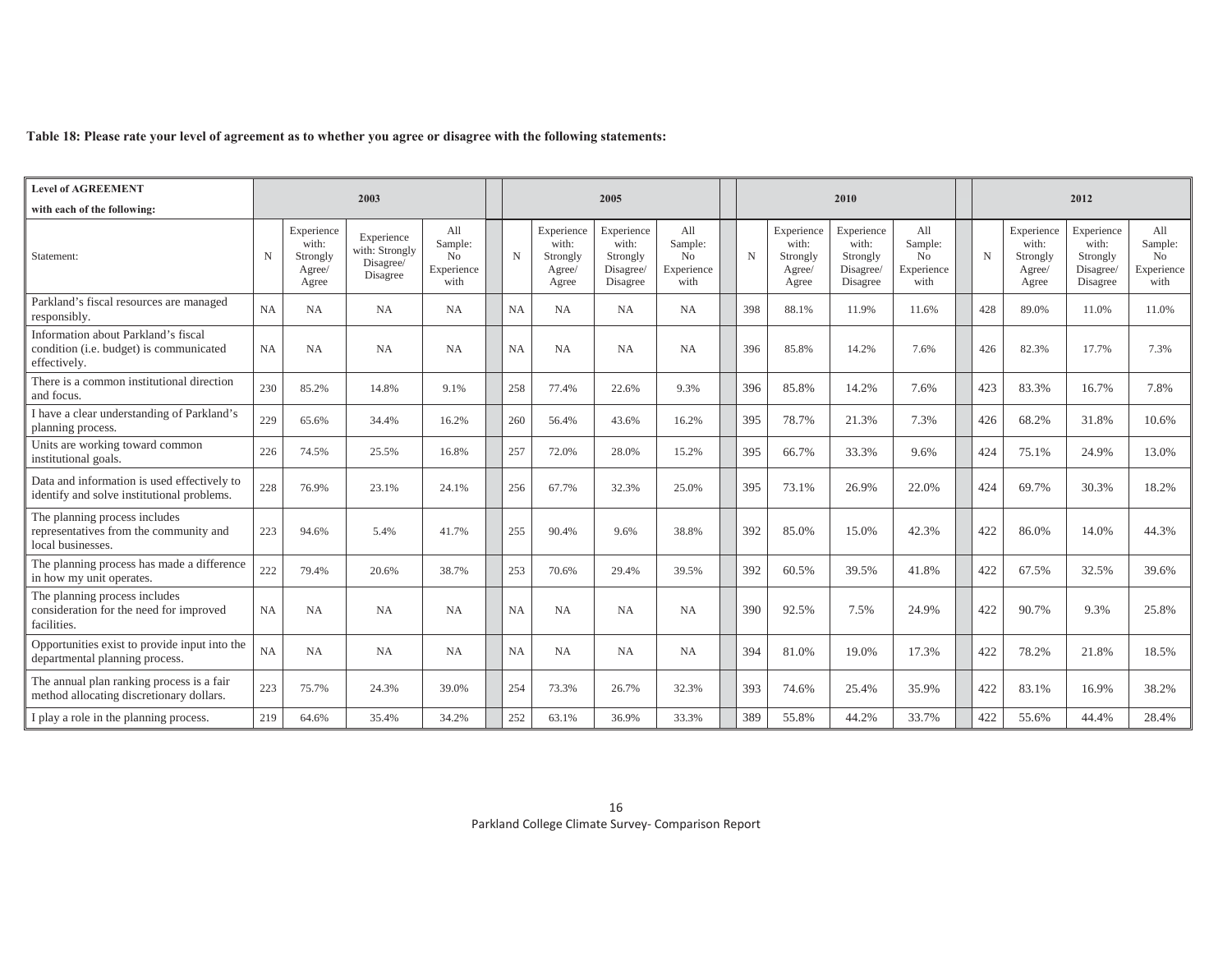| Table<br>19: | Hav | - vou | been | treated |  | unfairly or harassed | ` at Parkland | College | in | the | past | five | vears | because | - ot | race | gender. | sexual | orientation. | eligion. | age | accent. | - or | disability? |  |
|--------------|-----|-------|------|---------|--|----------------------|---------------|---------|----|-----|------|------|-------|---------|------|------|---------|--------|--------------|----------|-----|---------|------|-------------|--|
|              |     |       |      |         |  |                      |               |         |    |     |      |      |       |         |      |      |         |        |              |          |     |         |      |             |  |

| Treated unfairly or          | 2003 |           |     | 2005     |     | 2010     | 2012 |          |  |
|------------------------------|------|-----------|-----|----------|-----|----------|------|----------|--|
| <b>Harassed at Parkland?</b> | N    | Response  | N   | Response | N   | Response | N    | Response |  |
| l Yes                        | NA   | <b>NA</b> | 27  | 10.4%    | 46  | 10.7%    | 51   | 10.9%    |  |
| l No                         | NA   | <b>NA</b> | 231 | 89.6%    | 385 | 89.3%    | 419  | 89.1%    |  |
| No Response                  | NA   | <b>NA</b> |     | 4.8%     | 25  | 5.5%     | 23   | 4.7%     |  |

**Note: The "yes" and "no" responses are valid responses only.** 

**Table 20: If answered yes from the question above, how often has this occurred?** 

| <b>Frequency of</b><br>occurrence: | 2003      |          |    | 2005     |    | 2010     | 2012 |            |  |
|------------------------------------|-----------|----------|----|----------|----|----------|------|------------|--|
|                                    | N         | Response | N  | Response | N  | Response | N    | Response   |  |
| Very Often                         | <b>NA</b> | NA       | 4  | 14.8%    | 6  | 12.8%    | 9    | 16.1%      |  |
| Often                              | NA        | NA       | 3  | 11.1%    | 13 | 27.7%    | 9    | 16.1%      |  |
| Sometimes                          | <b>NA</b> | NA       | 11 | 40.7%    | 10 | 21.4%    | 23   | 41.1%      |  |
| Rarely/Seldom                      | <b>NA</b> | NA       | Q  | 33.3%    | 18 | 38.3%    | 15   | 26.8%      |  |
| Total                              | NA        | NA       | 27 | $~100\%$ | 47 | $~100\%$ | 56   | $~100.0\%$ |  |

## **Table 21: How familiar are you with the following?**

| Level of familiarity of each:                      | 2003      |                               |                                         | 2005      |                               |                                       | 2010      |                               |                                         | 2012 |                               |                                       |
|----------------------------------------------------|-----------|-------------------------------|-----------------------------------------|-----------|-------------------------------|---------------------------------------|-----------|-------------------------------|-----------------------------------------|------|-------------------------------|---------------------------------------|
| Parkland function:                                 | <b>NA</b> | Very<br>/Somewhat<br>Familiar | Somewhat<br>/ Not at<br>all<br>Familiar | N         | Very<br>/Somewhat<br>Familiar | Somewhat<br>Not at<br>all<br>Familiar | N         | Very<br>/Somewhat<br>Familiar | Somewhat<br>/ Not at<br>all<br>Familiar | N    | Very<br>/Somewhat<br>Familiar | Somewhat<br>Not at<br>all<br>Familiar |
| Parkland's Mission Statement                       | <b>NA</b> | <b>NA</b>                     | NA                                      | <b>NA</b> | <b>NA</b>                     | <b>NA</b>                             | 426       | 94.1%                         | 5.9%                                    | 464  | 93.1%                         | 6.9%                                  |
| Parkland's Core Value                              | <b>NA</b> | <b>NA</b>                     | <b>NA</b>                               | <b>NA</b> | <b>NA</b>                     | <b>NA</b>                             | 422       | 92.4%                         | 7.6%                                    | 464  | 92.2%                         | 7.8%                                  |
| Parkland's Master Plan<br>(regarding construction) | <b>NA</b> | <b>NA</b>                     | <b>NA</b>                               | <b>NA</b> | NA                            | <b>NA</b>                             | 424       | 84.0%                         | 16.0%                                   | 464  | 83.8%                         | 16.2%                                 |
| Parkland's Performance<br>Indicators               | <b>NA</b> | <b>NA</b>                     | <b>NA</b>                               | <b>NA</b> | <b>NA</b>                     | NA                                    | NA        | <b>NA</b>                     | <b>NA</b>                               | 464  | 58.2%                         | 41.8%                                 |
| Parkland's General Education<br>Objectives         | <b>NA</b> | <b>NA</b>                     | <b>NA</b>                               | <b>NA</b> | <b>NA</b>                     | <b>NA</b>                             | <b>NA</b> | <b>NA</b>                     | <b>NA</b>                               | 460  | 76.7%                         | 23.3%                                 |